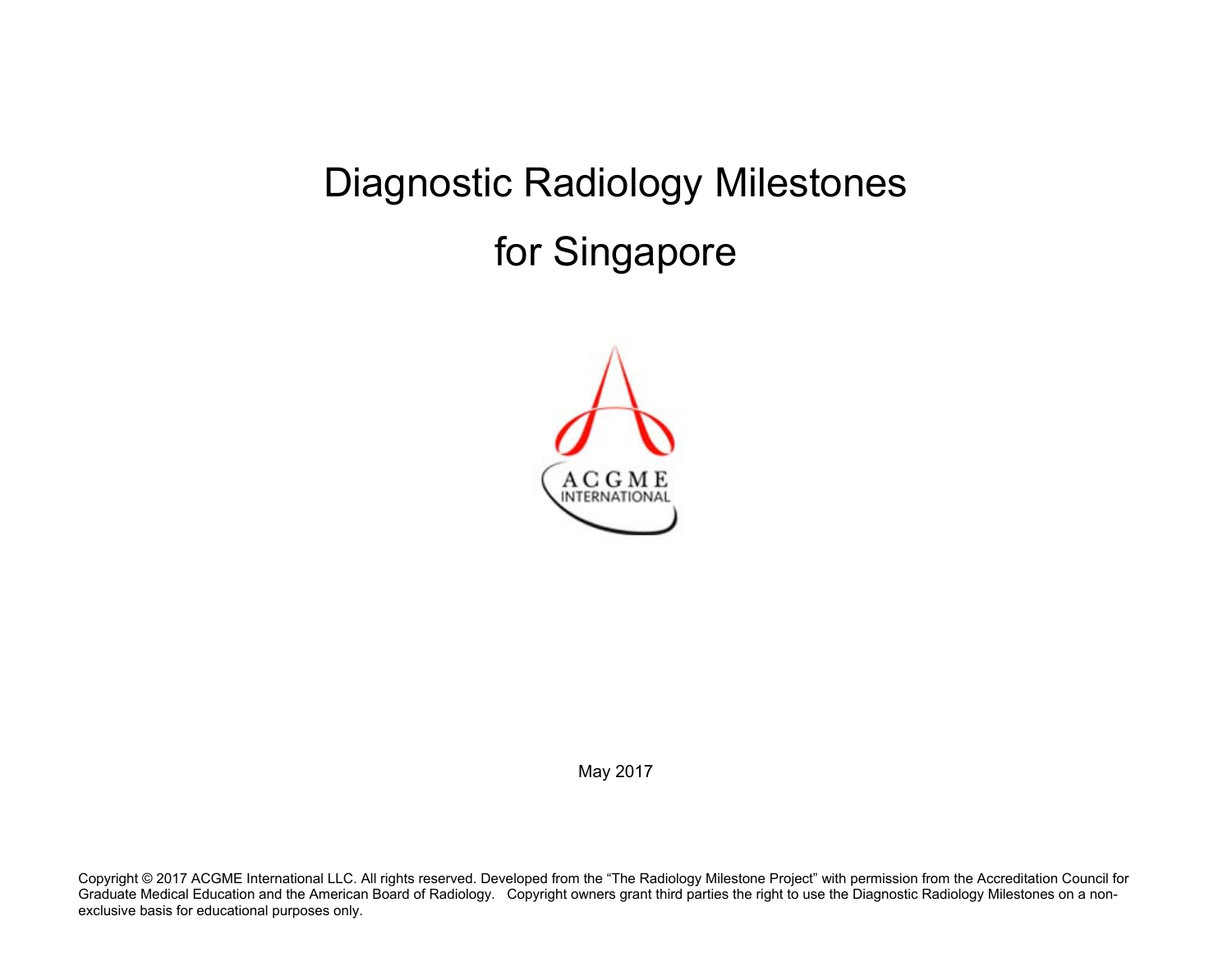The Milestones are designed only for use in evaluation of residents in the context of their participation in ACGME-I-accredited residency programs. The Milestones provide a framework for the assessment of the development of the resident in key dimensions of the elements of physician competency in a specialty. They neither represent the entirety of the dimensions of the six domains of physician competency, nor are they designed to be relevant in any other context.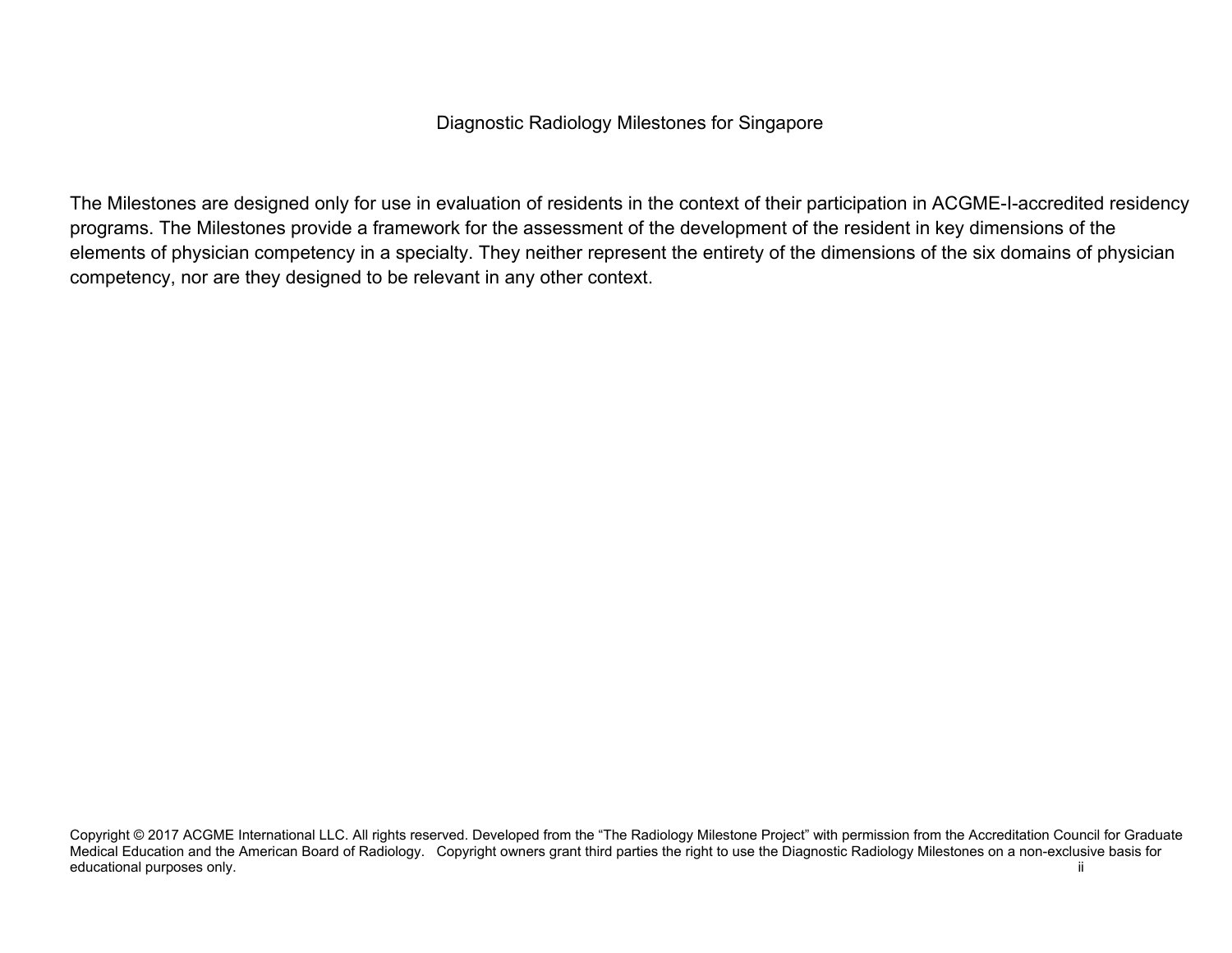## **Milestones Reporting**

This document presents milestones designed for programs to use in semi-annual review of resident performance and reporting to the ACGME-I. Milestones are knowledge, skills, attitudes, and other attributes for each of the ACGME-I competencies organized in a developmental framework from less to more advanced. They are descriptors and targets for resident performance as a learner moves from entry into their program through graduation.

For each period, review and reporting will involve selecting milestone levels that best describe each resident's current performance and attributes. Milestones are arranged in numbered levels. Tracking from "Level 1" to "Level 5" is synonymous with moving from novice to expert in the specialty. These levels do not correspond with time in the educational program. Dependent upon previous education and experience, residents may enter a program at varying points in the Milestones.

Selection of a level implies that the resident substantially demonstrates the milestones in that level, as well as those in lower levels (see the diagram on page v).

**Level 1:** The resident demonstrates milestones expected of one who has had some education in diagnostic radiology.

**Level 2:** The resident is advancing and demonstrating additional milestones.

**Level 3:** The resident continues to advance and demonstrate additional milestones; the resident consistently demonstrates the majority of milestones targeted for residency.

**Level 4:** The resident has advanced so that he or she now substantially demonstrates the milestones targeted for residency. This level is designed as the graduation target.

Level 5: The resident has advanced beyond performance targets set for residency and is demonstrating "aspirational" goals, which might describe the performance of someone who has been in practice for several years. It is expected that only a few exceptional residents will reach this level.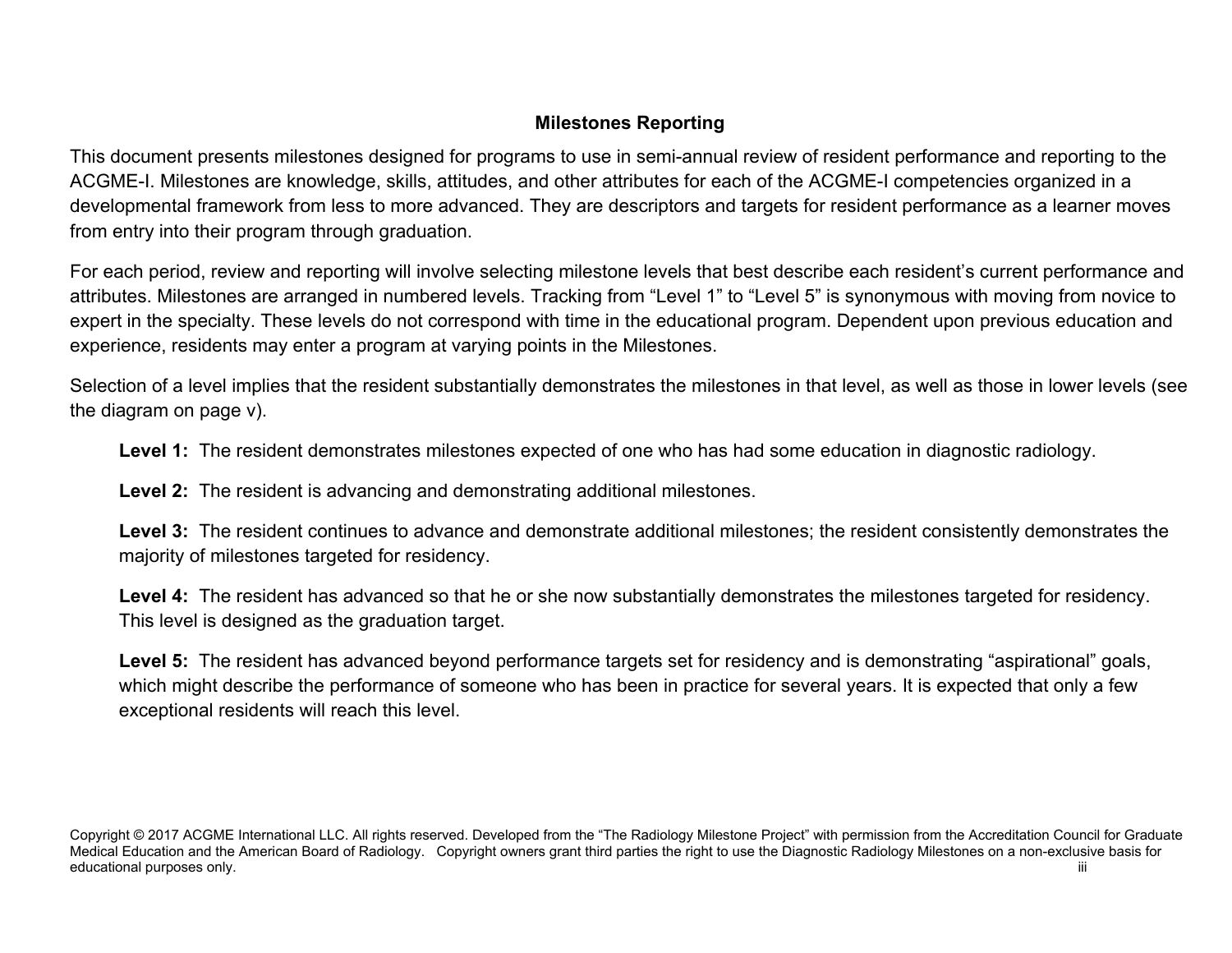## **Additional Notes**

The "Level 4" Milestones are designed as the graduation *target* and *do not* represent a graduation *requirement*. Making decisions about readiness for graduation is the purview of the program director. Study of Milestones performance data will be required before the ACGME-I and its partners will be able to determine whether milestones in the first four levels appropriately represent the developmental framework, and whether Milestone data overall are of sufficient quality to be used for high-stakes decisions.

*Answers to Frequently Asked Questions about Milestones are posted on the ACGME-I website.* 

Copyright © 2017 ACGME International LLC. All rights reserved. Developed from the "The Radiology Milestone Project" with permission from the Accreditation Council for Graduate Medical Education and the American Board of Radiology. Copyright owners grant third parties the right to use the Diagnostic Radiology Milestones on a non-exclusive basis for educational purposes only. **iverally** a set of the set of the set of the set of the set of the set of the set of the set of the set of the set of the set of the set of the set of the set of the set of the set of the set of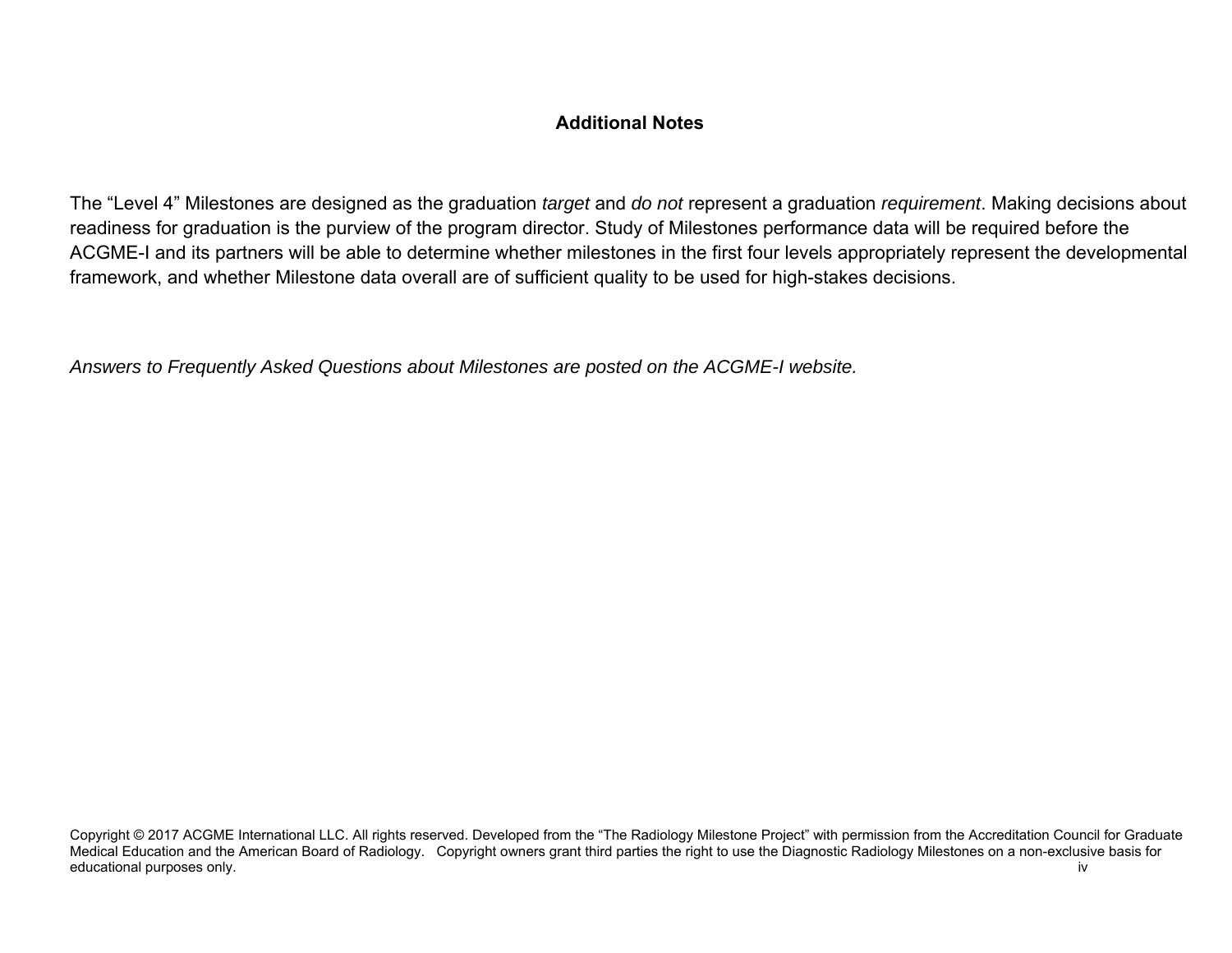The diagram below presents an example set of milestones for one sub-competency in the same format as the ACGME-I Report Worksheet. For each reporting period, a learner's performance on the milestones for each sub-competency will be indicated by selecting the level of milestones that best describes that learner's performance in relation to those milestones.

| Systems-Based Practice 1: Patient Safety and Quality Improvement                                                                                           |                                                                                                                                      |                                                                                                                                                                                                      |                                                                                                                     |                                                                                                                       |  |
|------------------------------------------------------------------------------------------------------------------------------------------------------------|--------------------------------------------------------------------------------------------------------------------------------------|------------------------------------------------------------------------------------------------------------------------------------------------------------------------------------------------------|---------------------------------------------------------------------------------------------------------------------|-----------------------------------------------------------------------------------------------------------------------|--|
| Level 1                                                                                                                                                    | Level 2                                                                                                                              | Level 3                                                                                                                                                                                              | Level 4                                                                                                             | Level 5                                                                                                               |  |
| Demonstrates<br>knowledge of common<br>patient safety events                                                                                               | Identifies system<br>factors that lead to<br>patient safety events                                                                   | Participates in analysis<br>of patient safety events<br>(simulated or actual)                                                                                                                        | Conducts analysis of<br>patient safety events<br>and offers error<br>prevention strategies<br>(simulated or actual) | Actively engages teams<br>and processes to<br>modify systems to<br>prevent patient safety<br>events                   |  |
| Demonstrates<br>knowledge of how to<br>report patient safety<br>events                                                                                     | Reports patient safety<br>events through<br>institutional reporting<br>systems (actual or<br>simulated)                              | Participates in<br>disclosure of patient<br>safety events to<br>patients and families<br>(simulated or actual)                                                                                       | Discloses patient safety<br>events to patients and<br>families (simulated or<br>actual)<br>Demonstrates the skills  | Role models or mentors<br>others in the disclosure<br>of patient safety events                                        |  |
| Demonstrates<br>knowledge of basic<br>quality improvement<br>methodologies and<br>metrics                                                                  | Describes local quality<br>improvement initiatives<br>(e.g., community<br>vaccination rate.<br>infection rate, smoking<br>cessation) | Participates in local<br>quality improvement<br>initiatives                                                                                                                                          | required to identify,<br>develop, implement, and<br>analyze a quality<br>improvement project                        | Creates, implements,<br>and assesses quality<br>improvement initiatives<br>at the institutional or<br>community level |  |
|                                                                                                                                                            |                                                                                                                                      |                                                                                                                                                                                                      |                                                                                                                     |                                                                                                                       |  |
| Comments:                                                                                                                                                  |                                                                                                                                      |                                                                                                                                                                                                      |                                                                                                                     | Not yet achieved Level 1                                                                                              |  |
| Selecting a response box in the middle<br>of a level implies that milestones in<br>that level and in lower levels have been<br>substantially demonstrated. |                                                                                                                                      | Selecting a response box on the line in<br>between levels indicates that milestones in<br>lower levels have been substantially<br>demonstrated as well as some milestones in<br>the higher level(s). |                                                                                                                     |                                                                                                                       |  |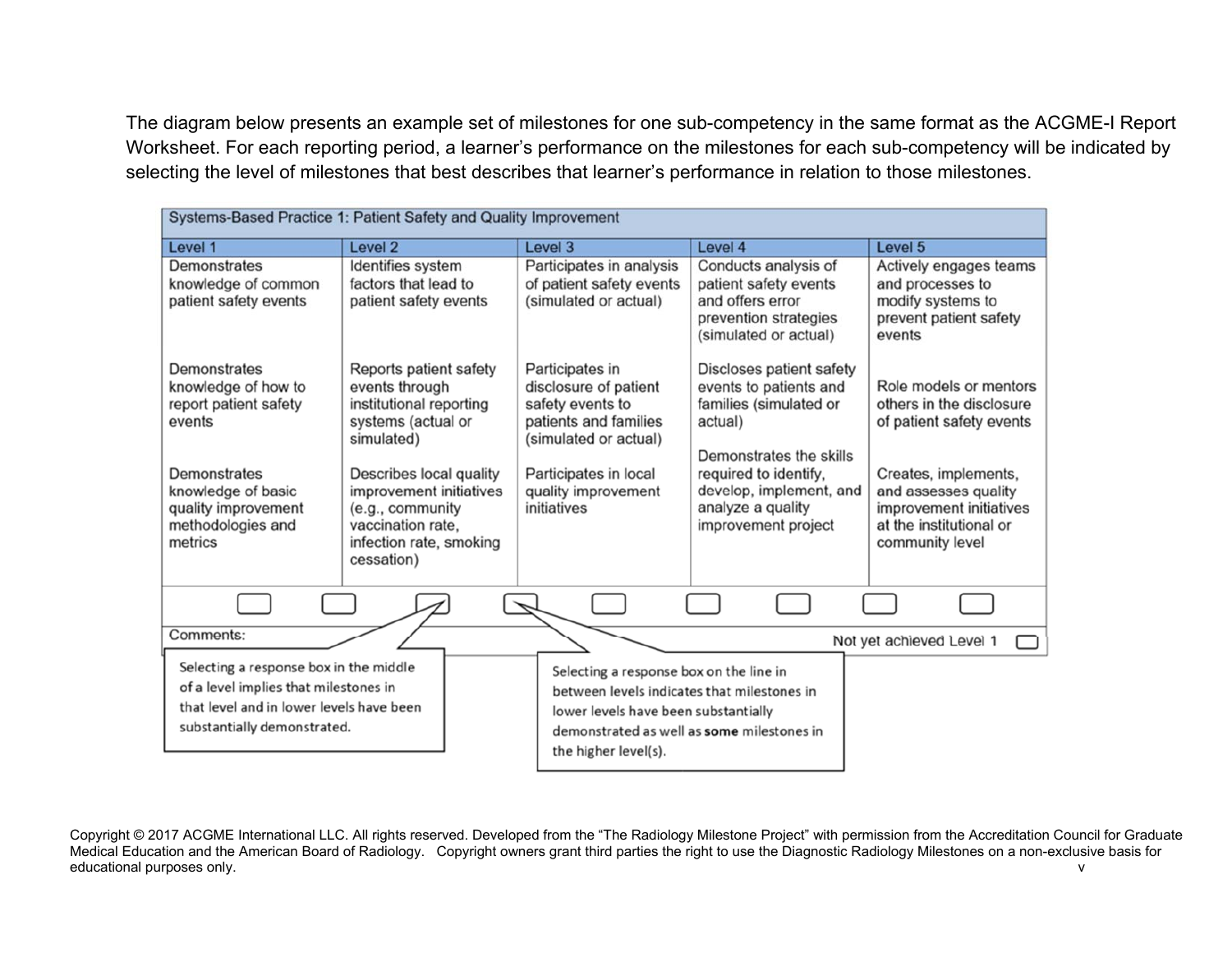| <b>Patient Care 1: Consultant</b>                                                                                                     |                                                                          |                                                                                               |                                                                                                                                                                             |                                                                                          |
|---------------------------------------------------------------------------------------------------------------------------------------|--------------------------------------------------------------------------|-----------------------------------------------------------------------------------------------|-----------------------------------------------------------------------------------------------------------------------------------------------------------------------------|------------------------------------------------------------------------------------------|
| Level 1                                                                                                                               | Level 2                                                                  | Level 3                                                                                       | Level 4                                                                                                                                                                     | Level 5                                                                                  |
| Uses established evidence-<br>based imaging guidelines<br>such as American College<br>of Radiology (ACR)<br>Appropriateness Criteria® | Recommends appropriate<br>imaging of common*<br>conditions independently | Recommends appropriate<br>imaging of <i>uncommon</i> <sup>*</sup><br>conditions independently | Integrates current research<br>and literature with<br>guidelines, taking into<br>consideration cost<br>effectiveness and risk-<br>benefit analysis, to<br>recommend imaging | Participates in research,<br>development, and<br>implementation of imaging<br>guidelines |
| Appropriately uses the<br>Electronic Health Record to<br>obtain relevant clinical<br>information                                      | *As defined by the                                                       | *As defined by the                                                                            |                                                                                                                                                                             |                                                                                          |
|                                                                                                                                       | residency program                                                        | residency program                                                                             |                                                                                                                                                                             |                                                                                          |
|                                                                                                                                       |                                                                          |                                                                                               |                                                                                                                                                                             |                                                                                          |
| Comments:                                                                                                                             |                                                                          |                                                                                               |                                                                                                                                                                             | Not Yet Achieved Level 1                                                                 |

#### **Possible Methods of Assessment/Examples:**

- 360 Evaluation/Multi-Rater/Peer
- Direct Observation and Feedback
- End-of-Rotation Global Assessment
- Self-Assessment and Reflections/Portfolio
- End-of-Year Examination
- Simulation/objective structured clinical examination (OSCE)

Copyright © 2017 ACGME International LLC. All rights reserved. Developed from the "The Radiology Milestone Project" with permission from the Accreditation Council for Graduate Medical Education and the American Board of Radiology. Copyright owners grant third parties the right to use the Diagnostic Radiology Milestones on a non-exclusive basis for educational purposes only. The contract of the contract of the contract of the contract of the contract of the contract of the contract of the contract of the contract of the contract of the contract of the contract of the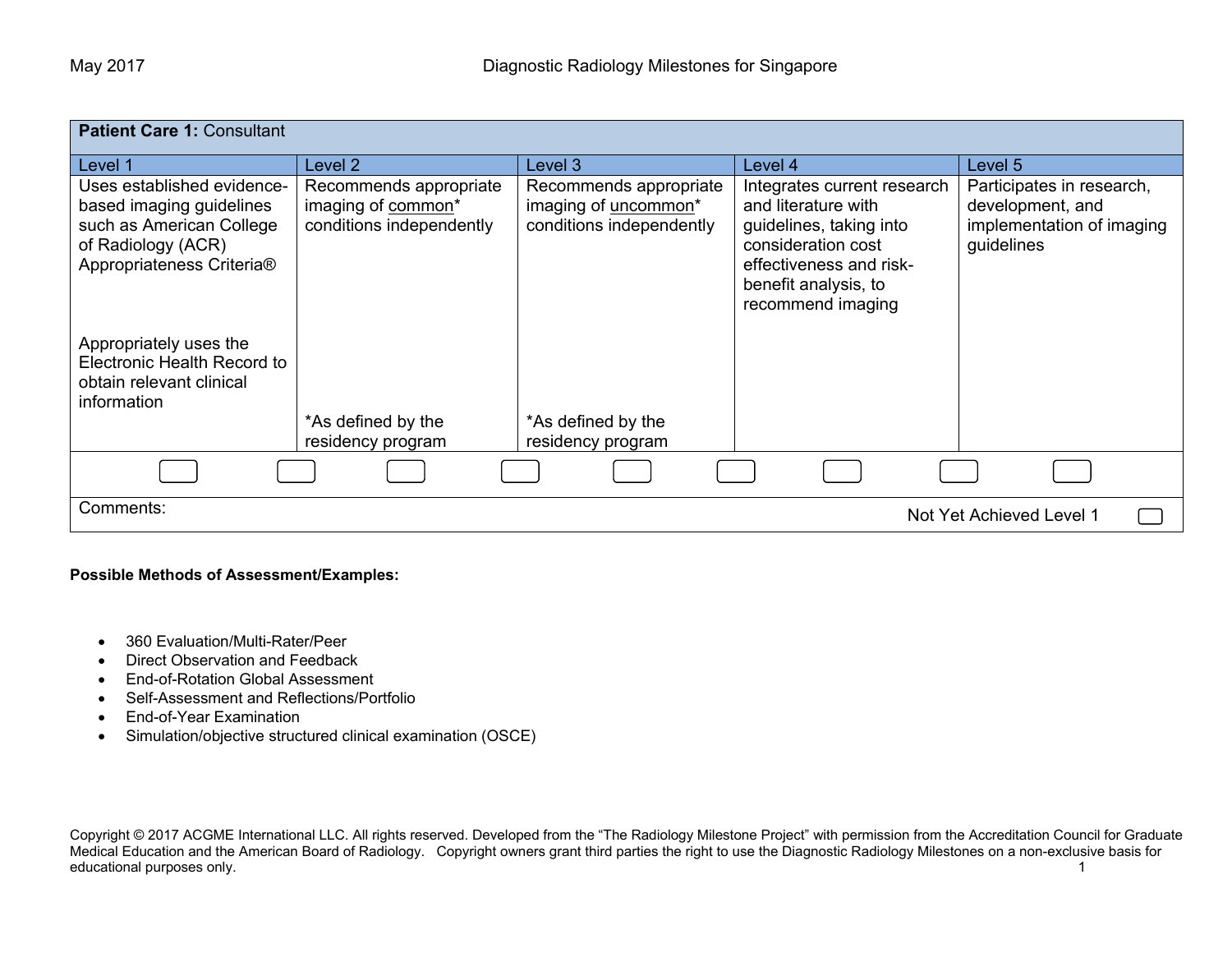| Patient Care 2: Competence in Procedures |                                        |                                     |                                              |                                                   |
|------------------------------------------|----------------------------------------|-------------------------------------|----------------------------------------------|---------------------------------------------------|
| Level 1                                  | Level 2                                | Level 3                             | Level 4                                      | Level 5                                           |
| Competently performs                     | Competently performs                   | Competently performs                | Able to competently and                      | Able to teach procedures                          |
| basic procedures* under                  | intermediate procedures,               | advanced procedures, as             | independently perform the                    | to junior-level residents                         |
| direct supervision                       | as defined by the<br>residency program | defined by the residency<br>program | following procedures:<br>adult and pediatric |                                                   |
|                                          |                                        |                                     | fluoro studies                               |                                                   |
|                                          |                                        |                                     | image-guided venous<br>$\bullet$             |                                                   |
|                                          |                                        |                                     | and arterial access                          |                                                   |
|                                          |                                        |                                     | hands-on adult and<br>$\bullet$              |                                                   |
| Recognizes and manages                   | Recognizes and manages                 | Recognizes and manages              | pediatric ultrasound<br>studies              | Competently performs                              |
| complications of basic                   | complications of                       | complications of                    | drainage of effusions<br>$\bullet$           | complex procedures,                               |
| procedures                               | intermediate procedures                | advanced procedures                 | image-guided biopsy                          | modifies procedures as<br>needed, and anticipates |
| *Basic procedures, as                    |                                        |                                     |                                              | and manages                                       |
| defined by each residency                |                                        |                                     |                                              | complications of complex                          |
| program, include those                   |                                        |                                     |                                              | procedures                                        |
| needed to take<br>independent call       |                                        |                                     |                                              |                                                   |
|                                          |                                        |                                     |                                              |                                                   |
|                                          |                                        |                                     |                                              |                                                   |
| Comments:                                |                                        |                                     |                                              |                                                   |
| Not Yet Achieved Level 1                 |                                        |                                     |                                              |                                                   |

#### **Possible Methods of Assessment/Examples:**

- 360 Evaluation/Multi-rater/Peer
- End-of-Rotation Global Assessment
- Case/Procedure Logs, including complications
- Direct observation and feedback
- Procedural Competency Checklists
- Self-Assessment and Reflections/Portfolio
- Simulation/OSCE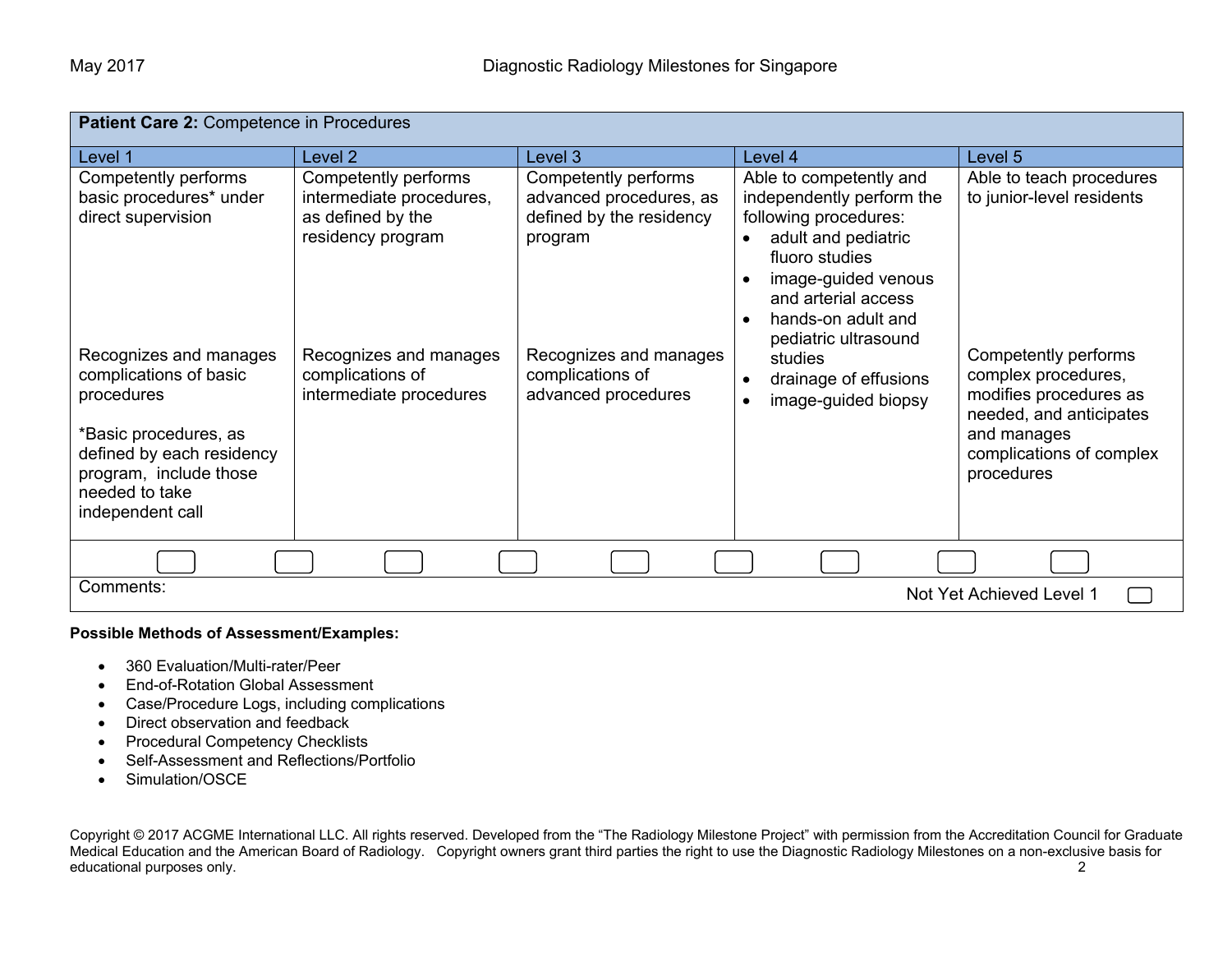**Medical Knowledge 1:** Protocol Selection and Optimization of Images (X-Ray, Computerized Tomography, Ultrasound, Nuclear Medicine, Magnetic Resonance Imaging)

| Level 1                                                                                                                    | Level 2                                                                                                    | Level 3                                                                                             | Level 4                                                  | Level 5               |
|----------------------------------------------------------------------------------------------------------------------------|------------------------------------------------------------------------------------------------------------|-----------------------------------------------------------------------------------------------------|----------------------------------------------------------|-----------------------|
| Selects appropriate                                                                                                        | Selects appropriate                                                                                        | Selects appropriate                                                                                 | Independently modifies                                   | Teaches and/or writes |
| protocol and contrast<br>agent/dose for basic<br>imaging, including<br>protocols encountered<br>during independent call as | protocols and contrast<br>agent/dose for<br>intermediate imaging as<br>defined by the residency<br>program | protocols and contrast<br>agent/dose for advanced<br>imaging as defined by the<br>residency program | protocols as determined by<br>clinical circumstances     | imaging protocols     |
| defined by the residency<br>program                                                                                        |                                                                                                            |                                                                                                     |                                                          |                       |
| Recognizes sub-optimal<br>imaging                                                                                          |                                                                                                            | Demonstrates knowledge<br>of physical principles to<br>optimize image quality                       | Applies physical principles<br>to optimize image quality |                       |
|                                                                                                                            |                                                                                                            |                                                                                                     |                                                          |                       |
| Comments:<br>Not Yet Achieved Level 1                                                                                      |                                                                                                            |                                                                                                     |                                                          |                       |

#### **Possible Methods of Assessment/Examples:**

- End-of-Rotation Global Assessment
- Direct observation and feedback
- Self-Assessment and Reflections/Portfolio
- Core exam
- OSCE/simulation
- Mini IPX (mini interpretation exercise)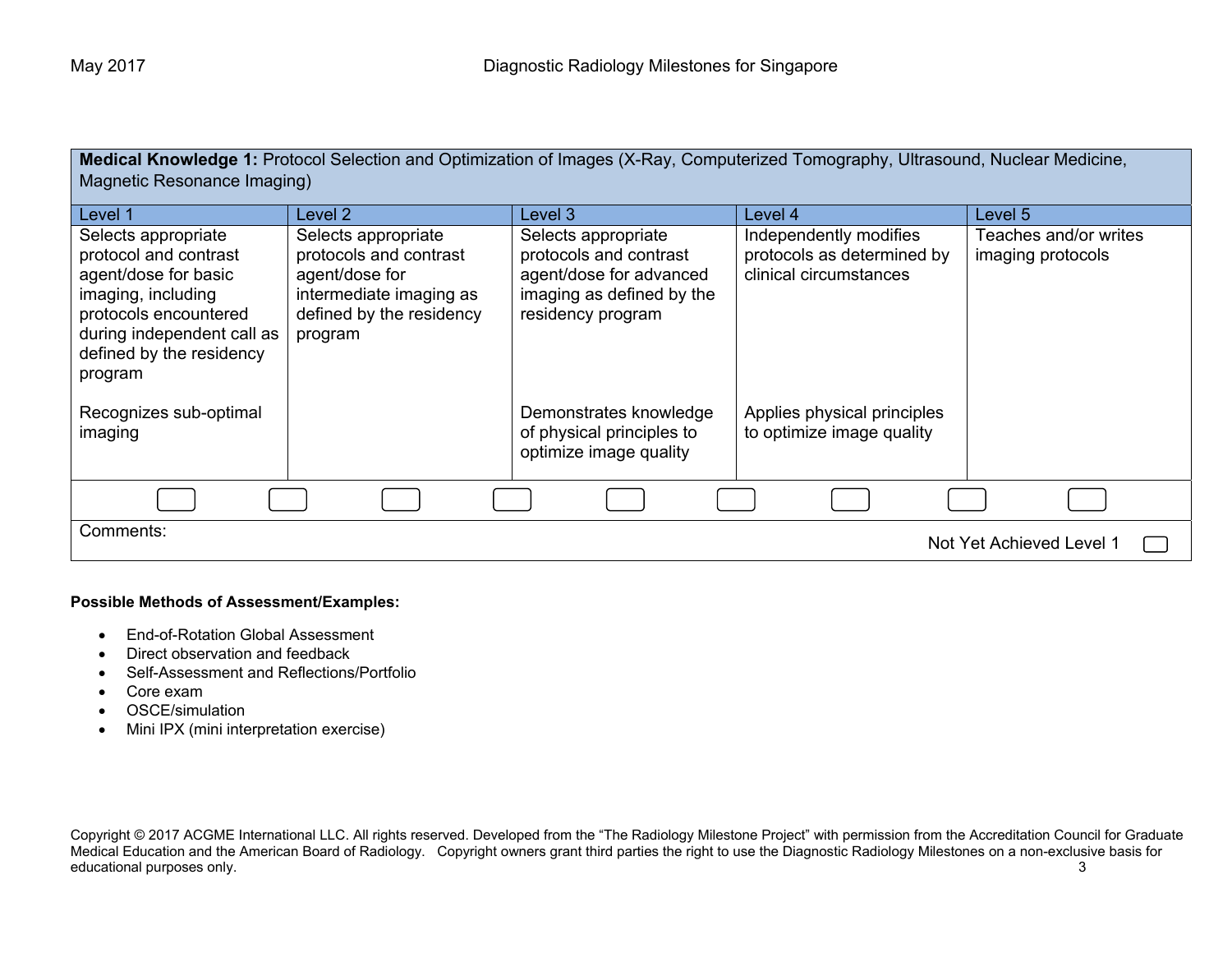**Medical Knowledge 2:** Interpretation of Examinations, including Neuroradiology, Musculoskeletal Radiology, Vascular and Interventional Radiology, Cardiothoracic Radiology, Breast Radiology, Abdominal Radiology, Pediatric Radiology, Ultrasonography, and Nuclear Medicine

| Level 1                                                                                               | Level <sub>2</sub>                                                                                                | Level 3                                                               | Level 4                                                                                        | Level 5                                                                               |
|-------------------------------------------------------------------------------------------------------|-------------------------------------------------------------------------------------------------------------------|-----------------------------------------------------------------------|------------------------------------------------------------------------------------------------|---------------------------------------------------------------------------------------|
| Makes core observations,<br>formulates differential<br>diagnoses, and recognizes<br>critical findings | Makes secondary<br>observations, narrows<br>the differential<br>diagnosis, and<br>describes management<br>options | Provides accurate,<br>focused, and efficient<br>interpretations       | Makes subtle<br>observations                                                                   | Demonstrates expertise<br>and efficiency at a level<br>expected of a<br>subspecialist |
| Differentiates normal from<br>abnormal                                                                |                                                                                                                   | Prioritizes differential<br>diagnoses and<br>recommends<br>management | Suggests a single<br>diagnosis when<br>appropriate                                             | Advances the art and<br>science of image<br>interpretation                            |
|                                                                                                       |                                                                                                                   |                                                                       | Integrates current<br>research and literature<br>with guidelines to<br>recommend<br>management |                                                                                       |
|                                                                                                       |                                                                                                                   |                                                                       |                                                                                                |                                                                                       |
| Comments:<br>Not Yet Achieved Level 1                                                                 |                                                                                                                   |                                                                       |                                                                                                |                                                                                       |

### **Possible Methods of Assessment/Examples:**

- End-of-Rotation Global Assessment
- Direct observation and feedback
- Reading out with resident
- ER preparedness test
- Review of reports
- Rate of major discrepancies
- Core exam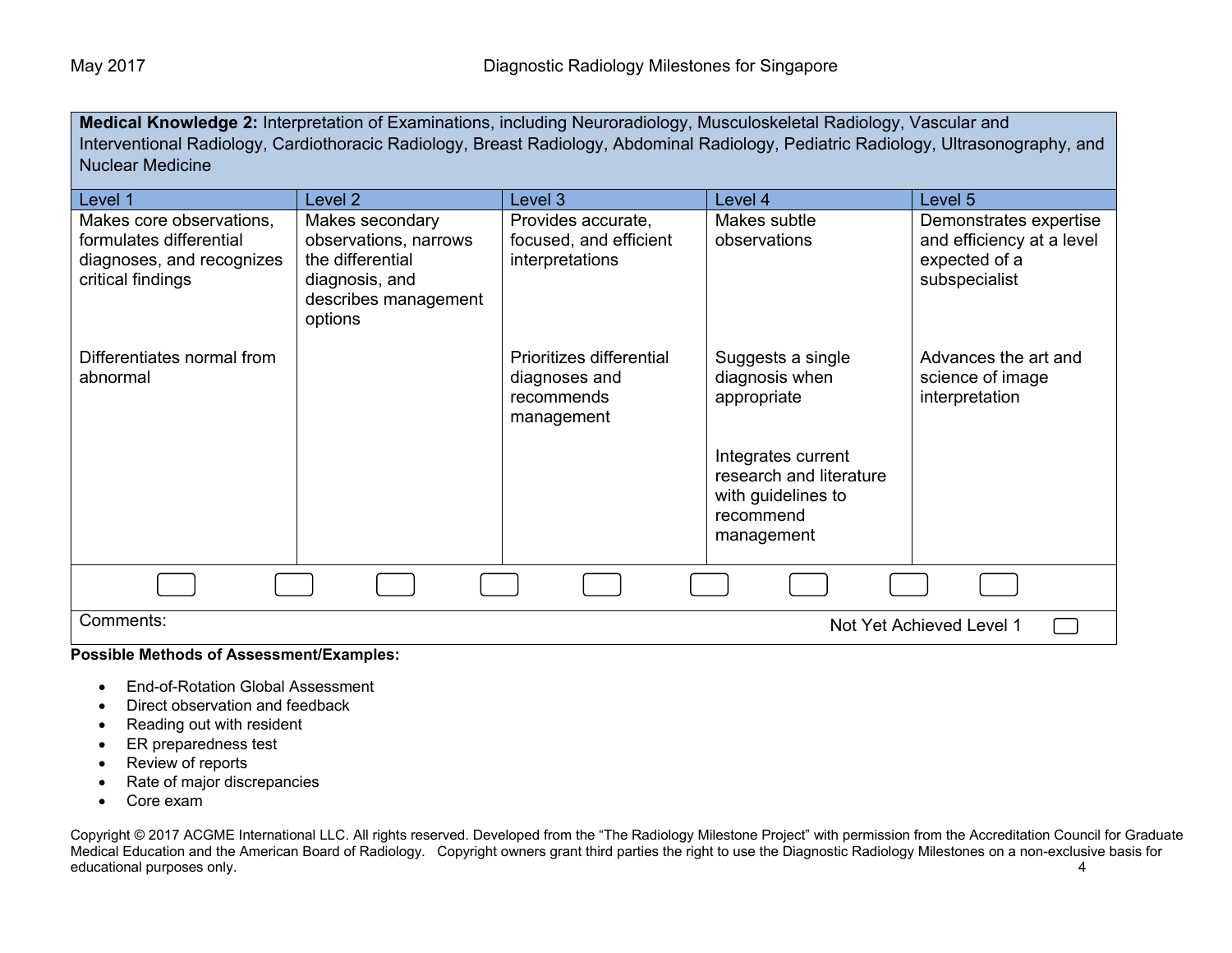| <b>Systems-Based Practice 1: Patient Safety and Quality Improvement</b>                          |                                                                                                   |                                                                                                             |                                                                                                                         |                                                                                                                       |
|--------------------------------------------------------------------------------------------------|---------------------------------------------------------------------------------------------------|-------------------------------------------------------------------------------------------------------------|-------------------------------------------------------------------------------------------------------------------------|-----------------------------------------------------------------------------------------------------------------------|
| Level 1                                                                                          | Level 2                                                                                           | Level 3                                                                                                     | Level 4                                                                                                                 | Level 5                                                                                                               |
| <b>Demonstrates</b><br>knowledge of common<br>patient safety events                              | Identifies system factors that<br>lead to patient safety events                                   | Participates in analysis of<br>patient safety events<br>(simulated or actual)                               | Conducts analysis of<br>patient safety events and<br>offers error prevention<br>strategies (simulated or<br>actual)     | Actively engages teams<br>and processes to modify<br>systems to prevent patient<br>safety events                      |
| <b>Demonstrates</b><br>knowledge of how to<br>report patient safety<br>events                    | Reports patient safety events<br>through institutional reporting<br>systems (actual or simulated) | Participates in disclosure<br>of patient safety events to<br>patients and families<br>(simulated or actual) | Discloses patient safety<br>events to patients and<br>families (simulated or<br>actual)                                 | Role models or mentors<br>others in the disclosure of<br>patient safety events                                        |
| <b>Demonstrates</b><br>knowledge of basic<br>quality improvement<br>methodologies and<br>metrics | Describes local quality<br>improvement initiatives (e.g.<br>infection rate)                       | Participates in local<br>quality improvement<br>initiatives                                                 | Demonstrates the skills<br>required to identify,<br>develop, implement, and<br>analyze a quality<br>improvement project | Creates, implements, and<br>assesses quality<br>improvement initiatives at<br>the institutional or<br>community level |
|                                                                                                  |                                                                                                   |                                                                                                             |                                                                                                                         |                                                                                                                       |
| Comments:                                                                                        |                                                                                                   |                                                                                                             |                                                                                                                         | Not Yet Achieved Level 1                                                                                              |

Copyright © 2017 ACGME International LLC. All rights reserved. Developed from the "The Radiology Milestone Project" with permission from the Accreditation Council for Graduate Medical Education and the American Board of Radiology. Copyright owners grant third parties the right to use the Diagnostic Radiology Milestones on a non-exclusive basis for educational purposes only. The contract of the contract of the contract of the contract of the contract of the contract of the contract of the contract of the contract of the contract of the contract of the contract of the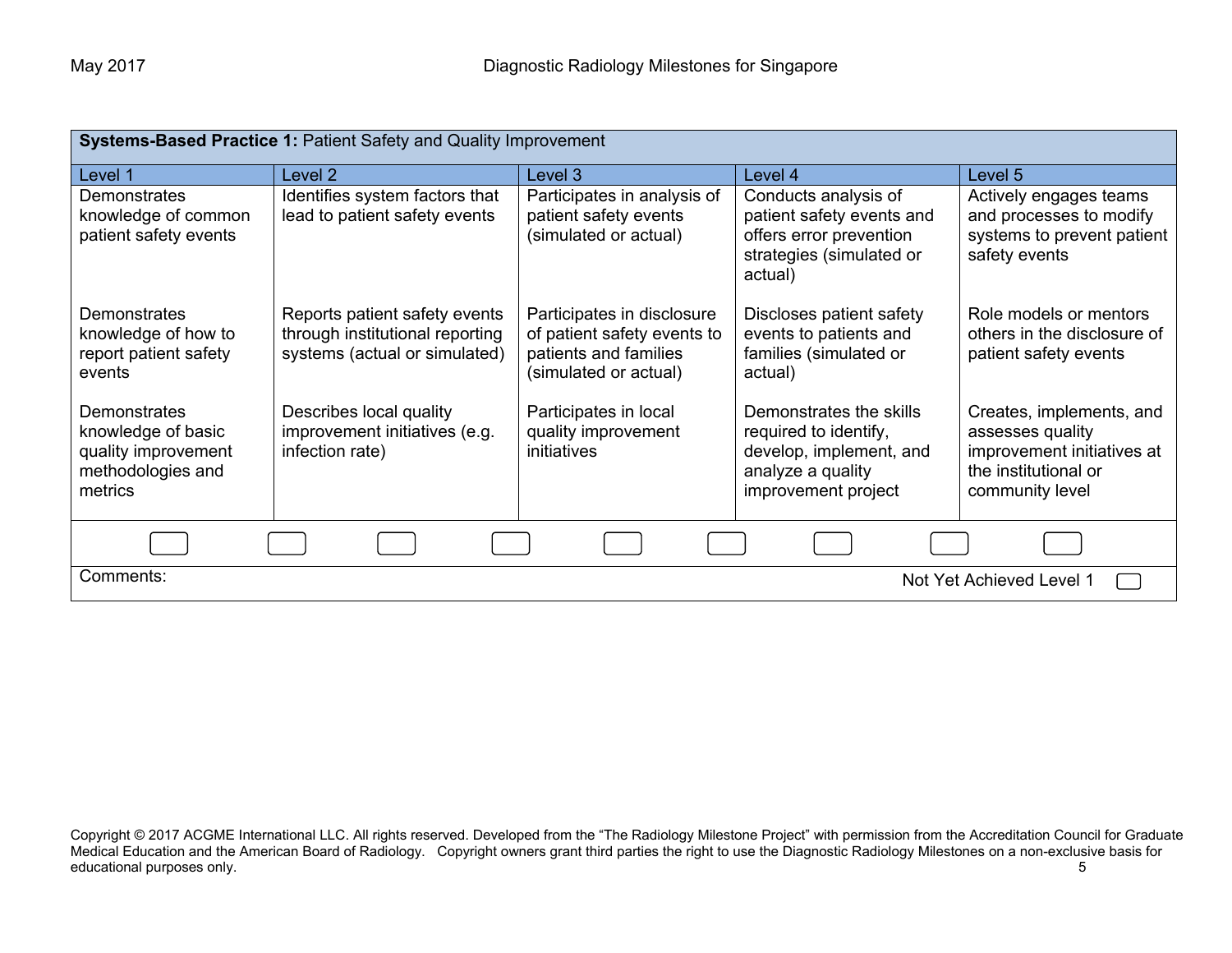| Systems-Based Practice 2: System Navigation for Patient-Centered Care                           |                                                                                                                                        |                                                                                                                                             |                                                                                                                                                                                |                                                                                                                                 |
|-------------------------------------------------------------------------------------------------|----------------------------------------------------------------------------------------------------------------------------------------|---------------------------------------------------------------------------------------------------------------------------------------------|--------------------------------------------------------------------------------------------------------------------------------------------------------------------------------|---------------------------------------------------------------------------------------------------------------------------------|
| Level 1                                                                                         | Level <sub>2</sub>                                                                                                                     | Level 3                                                                                                                                     | Level 4                                                                                                                                                                        | Level 5                                                                                                                         |
| Demonstrates<br>knowledge of care<br>coordination                                               | Coordinates care of patients<br>in routine clinical situations<br>effectively utilizing the roles<br>of the interprofessional<br>teams | Coordinates care of<br>patients in complex<br>clinical situations<br>effectively utilizing the<br>roles of their<br>interprofessional teams | Role models effective<br>coordination of patient-<br>centered care among<br>different disciplines and<br>specialties                                                           | Analyses the process of<br>care coordination and<br>leads in the design and<br>implementation of<br>improvements                |
| Identifies key elements<br>for safe and effective<br>transitions of care and<br>hand-offs       | Performs safe and effective<br>transitions of care/hand-offs<br>in routine clinical situations                                         | Performs safe and<br>effective transitions of<br>care/hand-offs in complex<br>clinical situations                                           | Role models and<br>advocates for safe and<br>effective transitions of<br>care/hand-offs within and<br>across health care delivery<br>systems, including<br>outpatient settings | Improves quality of<br>transitions of care within<br>and across health care<br>delivery systems to<br>optimize patient outcomes |
| <b>Demonstrates</b><br>knowledge of population<br>and community health<br>needs and disparities | Identifies specific population<br>and community health needs<br>and inequities for their local<br>population                           | Uses local resources<br>effectively to meet the<br>needs of a patient<br>population and community                                           | Participates in changing<br>and adapting practice to<br>provide for the needs of<br>specific populations                                                                       | Leads innovations and<br>advocates for populations<br>and communities with<br>health care inequities                            |
|                                                                                                 |                                                                                                                                        |                                                                                                                                             |                                                                                                                                                                                |                                                                                                                                 |
| Comments:<br>Not Yet Achieved Level 1                                                           |                                                                                                                                        |                                                                                                                                             |                                                                                                                                                                                |                                                                                                                                 |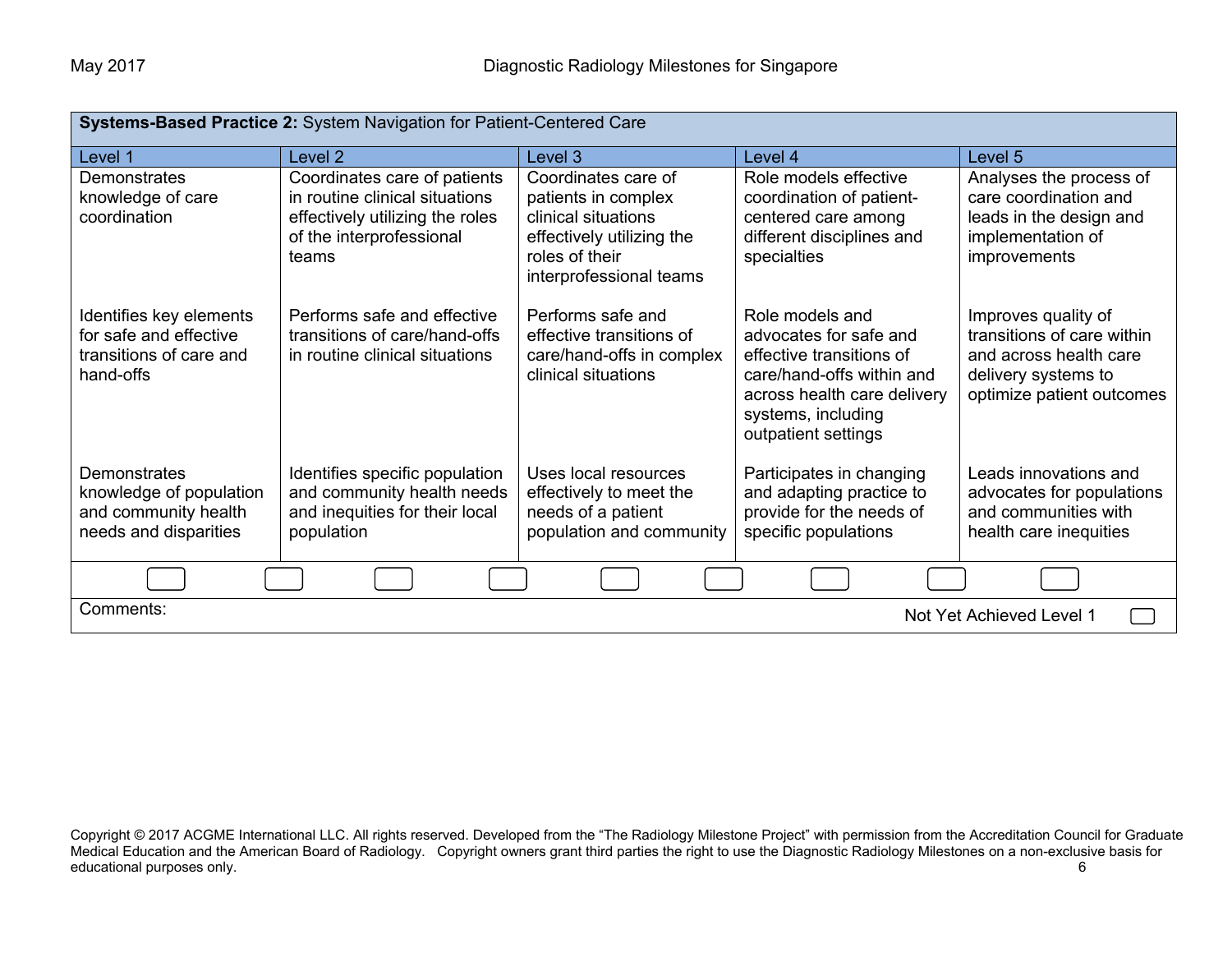| Systems-Based Practice 3: Physician Role in Health Care Systems                                                                                |                                                                                                                                  |                                                                                                                                               |                                                                                                                                                                                                                                                |                                                                                                                        |
|------------------------------------------------------------------------------------------------------------------------------------------------|----------------------------------------------------------------------------------------------------------------------------------|-----------------------------------------------------------------------------------------------------------------------------------------------|------------------------------------------------------------------------------------------------------------------------------------------------------------------------------------------------------------------------------------------------|------------------------------------------------------------------------------------------------------------------------|
| Level 1                                                                                                                                        | Level <sub>2</sub>                                                                                                               | Level 3                                                                                                                                       | Level 4                                                                                                                                                                                                                                        | Level 5                                                                                                                |
| Identifies components of<br>the complex health care<br>system                                                                                  | Describes the physician's<br>role and how the<br>interrelated components of<br>complex health care<br>system impact patient care | Analyzes how personal<br>practice affects the system<br>(e.g., length of stay,<br>readmission rates, clinical<br>efficiency)                  | Manages the interrelated<br>components of the<br>complex health care<br>systems for efficient and<br>effective patient care                                                                                                                    | Advocates or leads<br>change to enhance<br>systems for high value,<br>efficient and effective<br>patient care          |
| Describes basic health<br>payment systems,<br>including government,<br>private, public, and<br>uninsured care and<br>different practice models | Delivers care informed by<br>patient specific payment<br>model                                                                   | Utilizes shared-decision<br>making in patient care,<br>taking into consideration<br>payment models                                            | Advocates for patient care<br>understanding the<br>limitations of their payment<br>model (e.g., community<br>resources, patient<br>assistance resources)                                                                                       | Participates in advocacy<br>activities for health policy<br>to better align payment<br>systems with high value<br>care |
|                                                                                                                                                | States relative cost of<br>common procedures                                                                                     | Identifies resources and<br>effectively plans for<br>transition to practice (e.g.,<br>information technology,<br>legal, financial, personnel) | Describes basic elements<br>needed to transition to<br>practice (e.g., contract<br>negotiations, malpractice<br>insurance, government<br>regulation, compliance, )<br>Describes measurements<br>of productivity (e.g.,<br>relative value units |                                                                                                                        |
|                                                                                                                                                |                                                                                                                                  |                                                                                                                                               | [RVUs])                                                                                                                                                                                                                                        |                                                                                                                        |
|                                                                                                                                                |                                                                                                                                  |                                                                                                                                               |                                                                                                                                                                                                                                                |                                                                                                                        |
| Comments:                                                                                                                                      |                                                                                                                                  |                                                                                                                                               |                                                                                                                                                                                                                                                | Not Yet Achieved Level 1                                                                                               |

Copyright © 2017 ACGME International LLC. All rights reserved. Developed from the "The Radiology Milestone Project" with permission from the Accreditation Council for Graduate Medical Education and the American Board of Radiology. Copyright owners grant third parties the right to use the Diagnostic Radiology Milestones on a non-exclusive basis for educational purposes only. The contract of the contract of the contract of the contract of the contract of the contract of the contract of the contract of the contract of the contract of the contract of the contract of the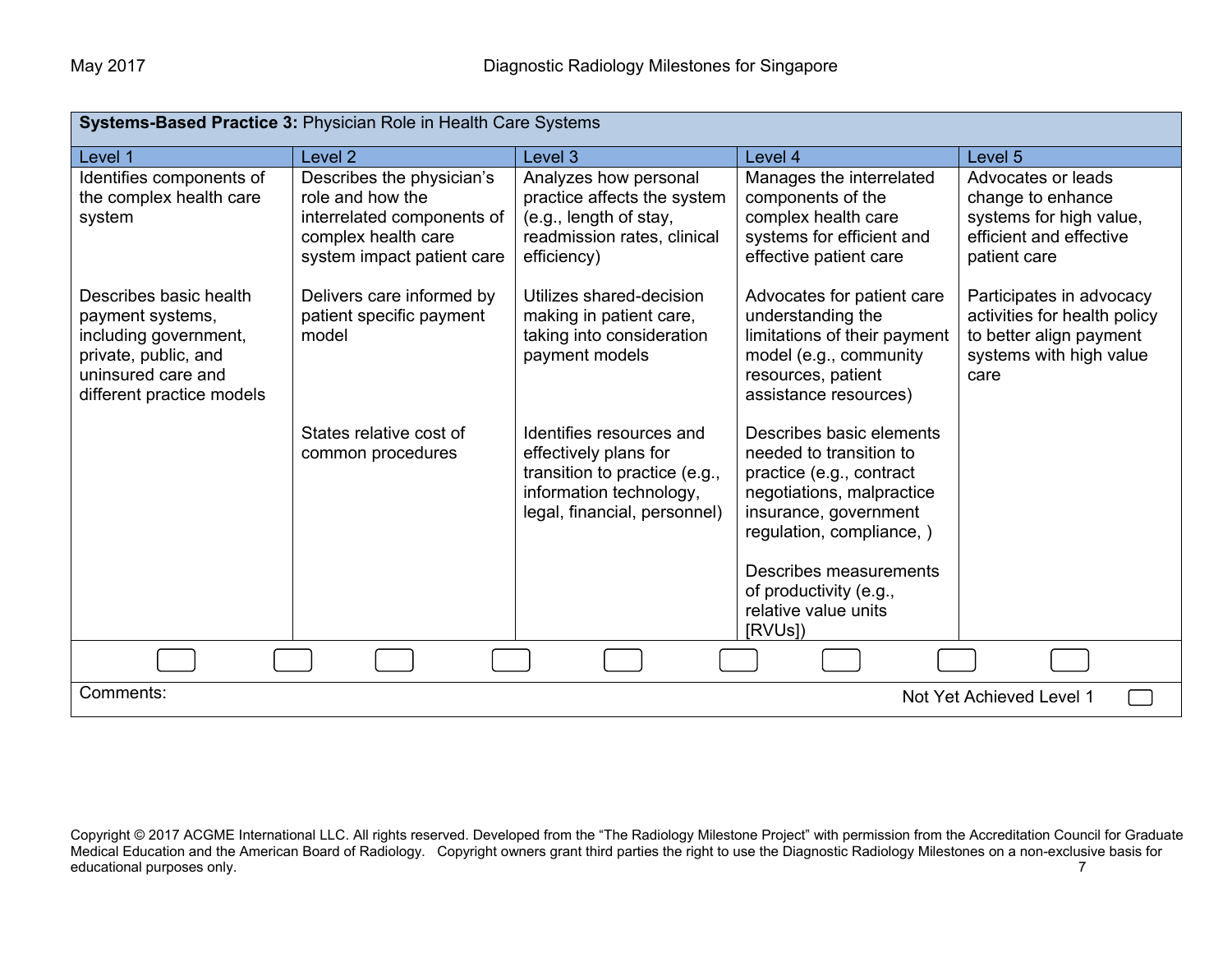| Practice-Based Learning and Improvement 1: Evidence-Based and Informed Practice                                                                                 |                                                                                                                             |                                                                                                                                  |                                                                                                                                                                   |                                                                                                                                                    |
|-----------------------------------------------------------------------------------------------------------------------------------------------------------------|-----------------------------------------------------------------------------------------------------------------------------|----------------------------------------------------------------------------------------------------------------------------------|-------------------------------------------------------------------------------------------------------------------------------------------------------------------|----------------------------------------------------------------------------------------------------------------------------------------------------|
| Level 1                                                                                                                                                         | Level 2                                                                                                                     | Level 3                                                                                                                          | Level 4                                                                                                                                                           | Level 5                                                                                                                                            |
| Demonstrates how to<br>access and use available<br>evidence, and incorporate<br>patient preferences and<br>values in order to take care<br>of a routine patient | Articulates clinical<br>questions and elicits<br>patient preferences and<br>values in order to guide<br>evidence based care | Locates and applies the<br>best available evidence,<br>integrated with patient<br>preference, to the care<br>of complex patients | Critically appraises and<br>applies evidence even in<br>the face of uncertainty and<br>conflicting evidence to<br>guide care, tailed to the<br>individual patient | Coaches others to critically<br>appraise and apply<br>evidence for complex<br>patients; and/or<br>participates in the<br>development of guidelines |
|                                                                                                                                                                 |                                                                                                                             |                                                                                                                                  |                                                                                                                                                                   |                                                                                                                                                    |
| Comments:                                                                                                                                                       |                                                                                                                             |                                                                                                                                  |                                                                                                                                                                   | Not Yet Achieved Level 1                                                                                                                           |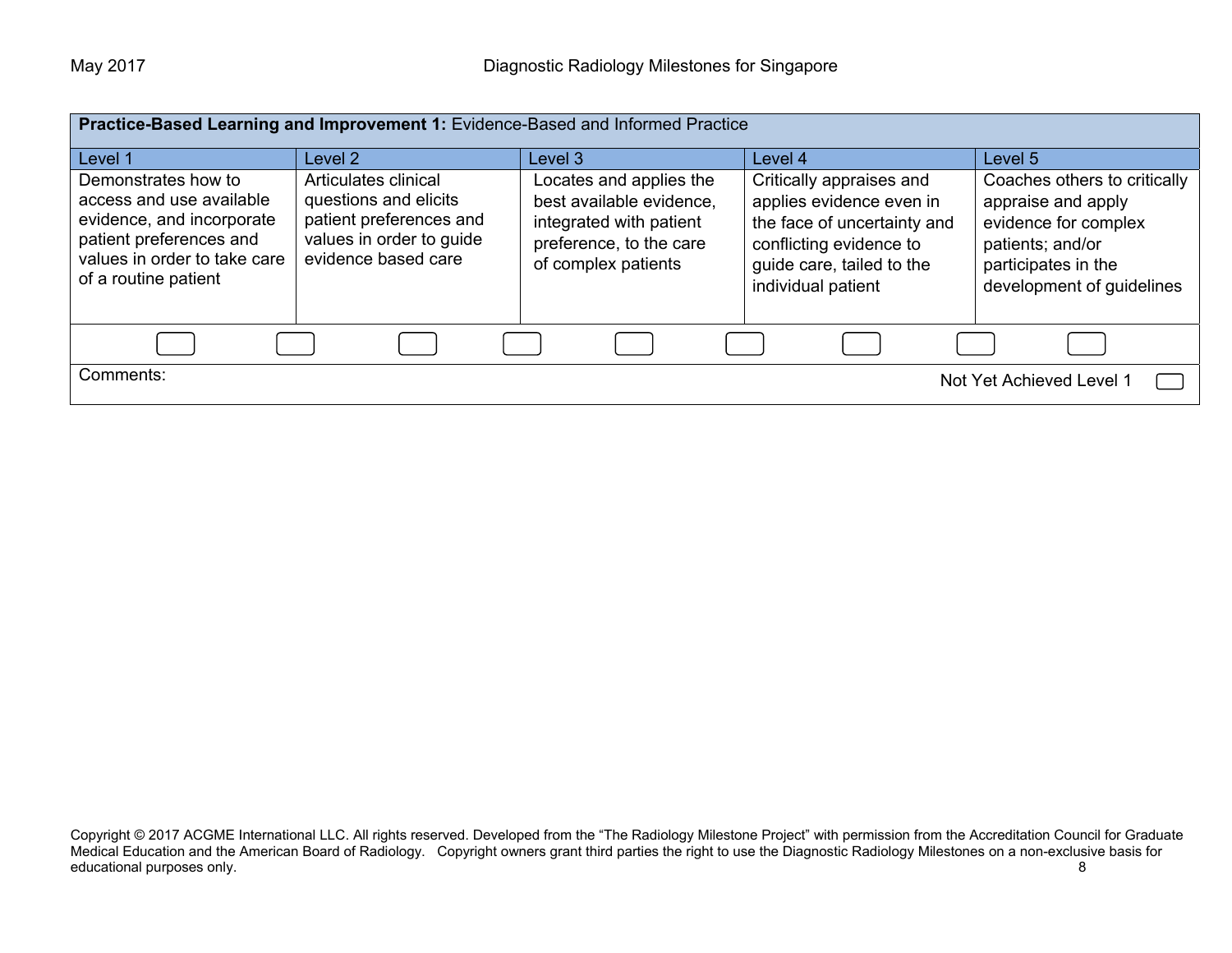| Practice-Based Learning and Improvement 2: Reflective Practice and Commitment to Personal Growth                                                                                                          |                                                                                                                         |                                                                                                                                            |                                                                                                                                      |                                                                                           |
|-----------------------------------------------------------------------------------------------------------------------------------------------------------------------------------------------------------|-------------------------------------------------------------------------------------------------------------------------|--------------------------------------------------------------------------------------------------------------------------------------------|--------------------------------------------------------------------------------------------------------------------------------------|-------------------------------------------------------------------------------------------|
| Level 1                                                                                                                                                                                                   | Level <sub>2</sub>                                                                                                      | Level 3                                                                                                                                    | Level 4                                                                                                                              | Level 5                                                                                   |
| Accepts responsibility for<br>personal and professional<br>development by<br>establishing goals<br>Identifies the factors<br>which contribute to gap(s)<br>between expectations and<br>actual performance | Demonstrates openness to<br>performance data<br>(feedback and other input)<br>in order to inform goals                  | Seeks performance data<br>episodically, with<br>adaptability and humility                                                                  | Intentionally seeks<br>performance data<br>consistently with<br>adaptability and humility                                            | Role models consistently<br>seeking performance date<br>with adaptability and<br>humility |
| Actively seeks<br>opportunities to improve                                                                                                                                                                | Analyzes and reflects on<br>the factors which<br>contribute to gap(s)<br>between expectations and<br>actual performance | Analyzes, reflects on, and<br>institutes behavioral<br>change(s) to narrow the<br>gap(s) between<br>expectations and actual<br>performance | Challenges assumptions<br>and considers alternatives<br>in narrowing the gap $(s)$<br>between expectations and<br>actual performance | Coaches others on<br>reflective practice                                                  |
|                                                                                                                                                                                                           | Designs and implements a<br>learning plan, with<br>prompting                                                            | Independently creates and<br>implements a learning plan                                                                                    | Uses performance data to<br>measure the effectiveness<br>of the learning plan and<br>when necessary, improves<br>it                  | Facilitates the design and<br>implementing learning<br>plans for others                   |
|                                                                                                                                                                                                           |                                                                                                                         |                                                                                                                                            |                                                                                                                                      |                                                                                           |
| Comments:<br>Not Yet Achieved Level 1                                                                                                                                                                     |                                                                                                                         |                                                                                                                                            |                                                                                                                                      |                                                                                           |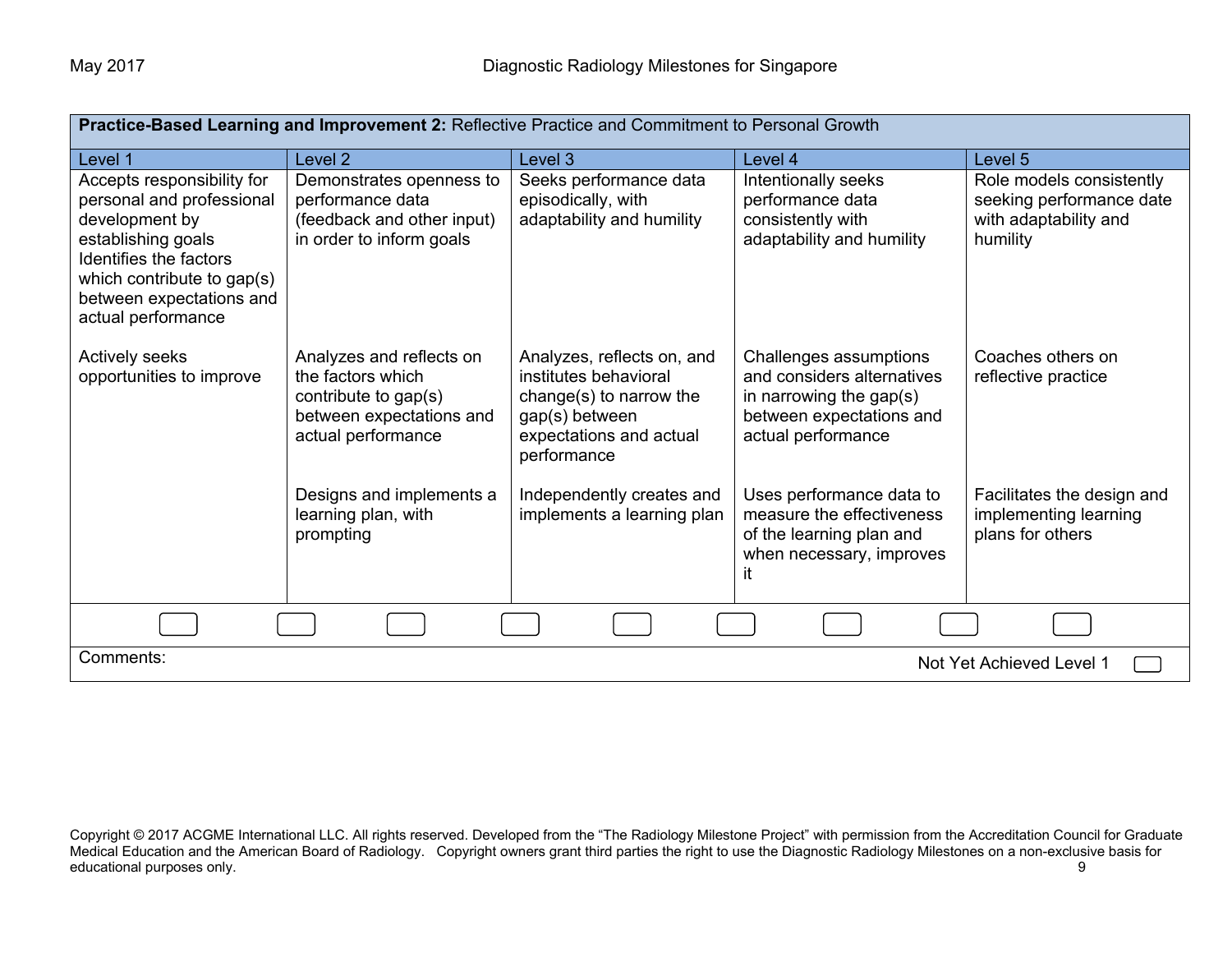| Practice-Based Learning and Improvement 3: Patient Safety: Contrast Agents; Radiation Safety, MR Safety; Sedation                       |                                                                                                                |                                                                                                                                   |                                                                                                      |                                                                                       |  |
|-----------------------------------------------------------------------------------------------------------------------------------------|----------------------------------------------------------------------------------------------------------------|-----------------------------------------------------------------------------------------------------------------------------------|------------------------------------------------------------------------------------------------------|---------------------------------------------------------------------------------------|--|
| Level 1                                                                                                                                 | Level <sub>2</sub>                                                                                             | Level 3                                                                                                                           | Level 4                                                                                              | Level 5                                                                               |  |
| <b>Contrast Agents:</b><br>Recognizes and manages<br>contrast reactions                                                                 | <b>Contrast Agents:</b><br>Re-demonstrates<br>recognition and<br>management of contrast<br>reactions           | <b>Contrasts Agents:</b><br>Re-demonstrates<br>recognition and<br>management of contrast<br>reactions                             | <b>Contrast Agents:</b><br>Re-demonstrates<br>recognition and<br>management of contrast<br>reactions | <b>Contrast Agents:</b><br>Teaches appropriate<br>treatment of contrast<br>reactions  |  |
| Radiation Safety:<br>Describes the<br>mechanisms of radiation<br>injury and the ALARA ("as<br>low as reasonably<br>achievable") concept | Radiation Safety:<br>Accesses resources to<br>determine exam-specific<br>average radiation dose<br>information | Radiation Safety:<br>Communicates the relative<br>risk of exam-specific<br>radiation exposure to<br>patients and practitioners    | <b>Radiation Safety:</b><br>Promotes radiation safety at<br>the institutional level                  | <b>Radiation Safety:</b><br>Promotes radiation safety<br>at the national level        |  |
| MR safety:<br>Describes risks of MRI                                                                                                    | MR safety:<br>Accesses resources to<br>determine the safety of<br>implanted devices and<br>retained metal      | <b>MR Safety:</b><br>Communicates MR safety<br>of common implants and<br>retained foreign bodies to<br>patients and practitioners | MR Safety:<br>Applies principles of MR<br>safety including safety<br>zones and pre-MR<br>screening   | MR Safety:<br>Participates in establishing<br>a safe MR program                       |  |
|                                                                                                                                         |                                                                                                                |                                                                                                                                   | Sedation:<br>Describes the principles of<br>conscious sedation                                       | Sedation:<br>Selects appropriate<br>sedation agent and dose<br>for conscious sedation |  |
|                                                                                                                                         |                                                                                                                |                                                                                                                                   |                                                                                                      |                                                                                       |  |
| Comments:                                                                                                                               |                                                                                                                |                                                                                                                                   |                                                                                                      | Not Yet Achieved Level 1                                                              |  |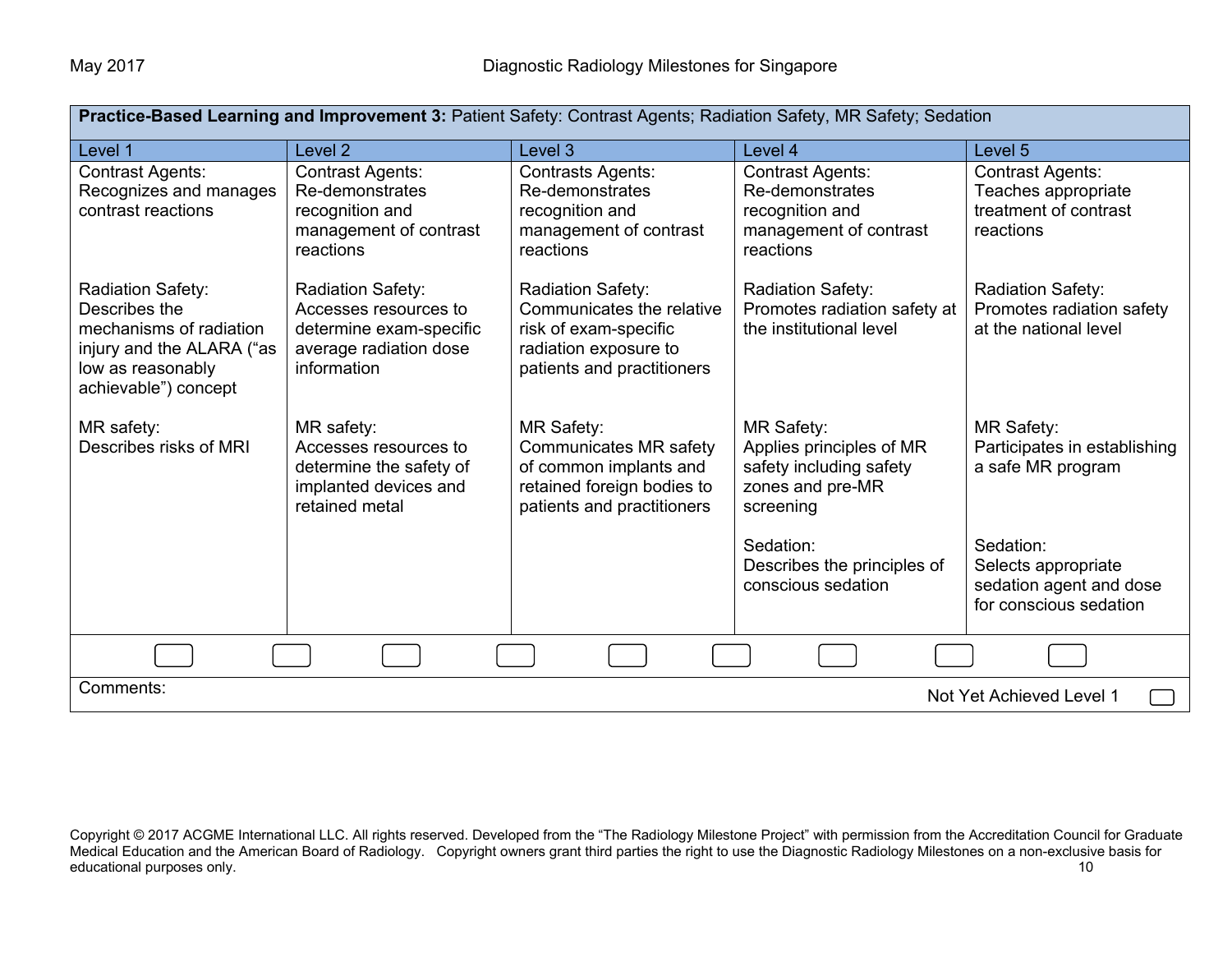**Professionalism 1:** Professional Behavior and Ethical Principles

| Level 1                                                                                                                                                                                                                                            | Level <sub>2</sub>                                                          | Level 3                                                                                    | Level 4                                                                                                                                                                                                      | Level <sub>5</sub>                                                                                                                        |
|----------------------------------------------------------------------------------------------------------------------------------------------------------------------------------------------------------------------------------------------------|-----------------------------------------------------------------------------|--------------------------------------------------------------------------------------------|--------------------------------------------------------------------------------------------------------------------------------------------------------------------------------------------------------------|-------------------------------------------------------------------------------------------------------------------------------------------|
| Identifies and describes<br>potential triggers for<br>professionalism lapses                                                                                                                                                                       | Demonstrates insight into<br>professional behavior in<br>routine situations | Demonstrates professional<br>behavior in complex or<br>stressful situations                | Recognizes situations that<br>may trigger professionalism<br>lapses and intervenes to<br>prevent lapses in self and<br>others                                                                                | Coaches others when their<br>behavior fails to meet<br>professional expectations                                                          |
| Describes when and<br>how to appropriately<br>report professionalism<br>lapses, including<br>strategies for<br>addressing common<br>barriers                                                                                                       | Takes responsibility for<br>own professionalism<br>lapses                   | Analyzes complex<br>situations using ethical<br>principles                                 | Recognizes and utilizes<br>appropriate resources for<br>managing and resolving<br>ethical dilemmas as needed<br>(e.g., ethics consultations,<br>literature review, risk<br>management/legal<br>consultation) | Identifies and seeks to<br>address system-level<br>factors that induce or<br>exacerbate ethical<br>problems or impede their<br>resolution |
| Demonstrates<br>knowledge of the ethical<br>principles underlying<br>informed consent.<br>surrogate decision<br>making, advance<br>directives,<br>confidentiality, error<br>disclosure, stewardship<br>of limited resources.<br>and related topics | Analyzes straightforward<br>situations using ethical<br>principles          | Recognizes need to seek<br>help in managing and<br>resolving complex ethical<br>situations |                                                                                                                                                                                                              |                                                                                                                                           |
|                                                                                                                                                                                                                                                    |                                                                             |                                                                                            |                                                                                                                                                                                                              |                                                                                                                                           |
| Comments:                                                                                                                                                                                                                                          |                                                                             |                                                                                            |                                                                                                                                                                                                              | Not Yet Achieved Level 1                                                                                                                  |

Copyright © 2017 ACGME International LLC. All rights reserved. Developed from the "The Radiology Milestone Project" with permission from the Accreditation Council for Graduate Medical Education and the American Board of Radiology. Copyright owners grant third parties the right to use the Diagnostic Radiology Milestones on a non-exclusive basis for educational purposes only. The contract of the contract of the contract of the contract of the contract of the contract of the contract of the contract of the contract of the contract of the contract of the contract of the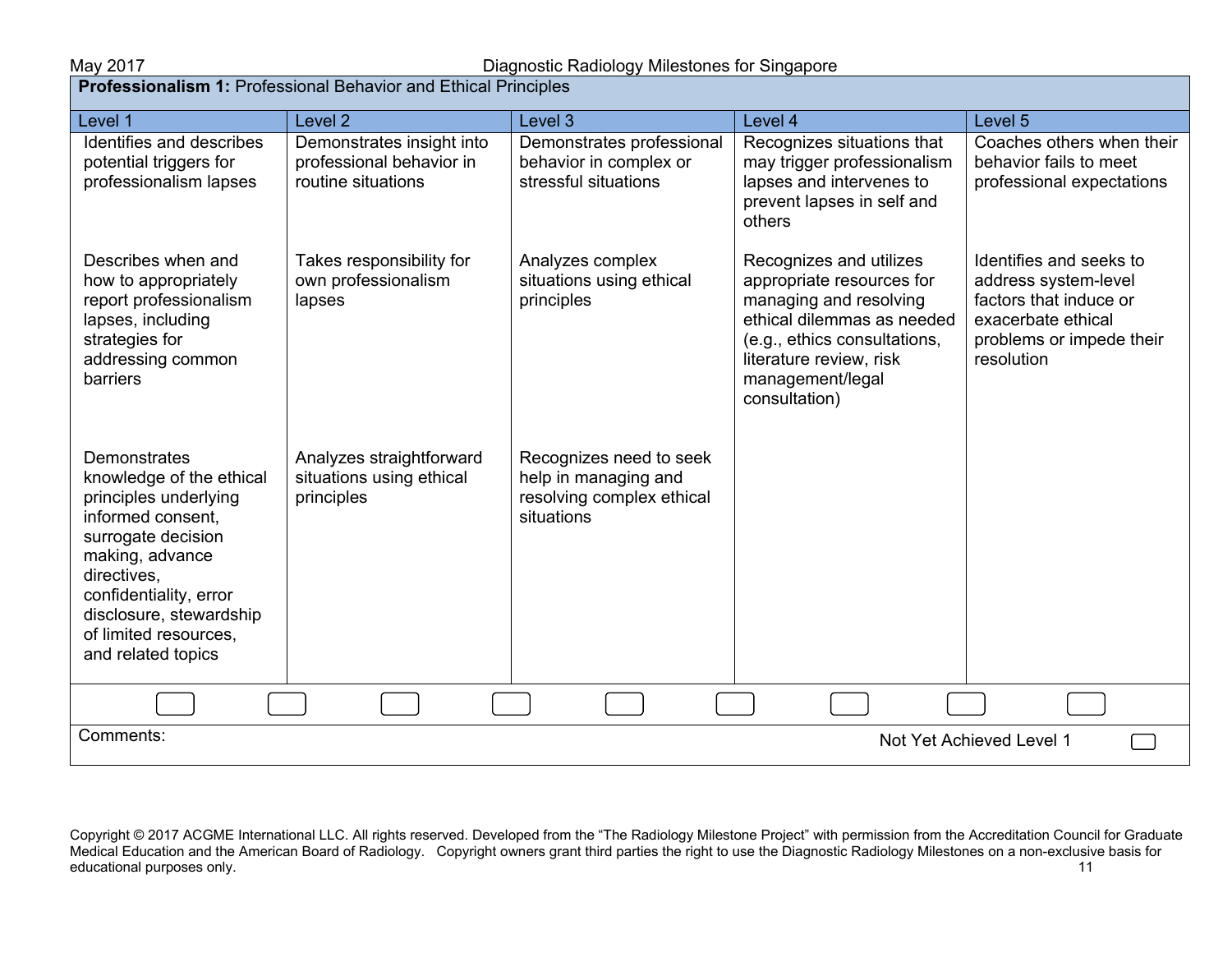| Professionalism 2: Accountability/Conscientiousness                                                                                                                                                                 |                                                                                                                                  |                                                                                                                                               |                                                                                                                             |                                       |
|---------------------------------------------------------------------------------------------------------------------------------------------------------------------------------------------------------------------|----------------------------------------------------------------------------------------------------------------------------------|-----------------------------------------------------------------------------------------------------------------------------------------------|-----------------------------------------------------------------------------------------------------------------------------|---------------------------------------|
| Level 1                                                                                                                                                                                                             | Level <sub>2</sub>                                                                                                               | Level 3                                                                                                                                       | Level 4                                                                                                                     | Level 5                               |
| Takes responsibility for<br>failure to complete tasks<br>and responsibilities,<br>identifies potential<br>contributing factors, and<br>describes strategies for<br>ensuring timely task<br>completion in the future | Performs tasks and<br>responsibilities in a<br>timely manner with<br>appropriate attention to<br>detail in routine<br>situations | Performs tasks and<br>responsibilities in a<br>timely manner with<br>appropriate attention to<br>detail in complex or<br>stressful situations | Recognizes situations<br>that may impact others'<br>ability to complete tasks<br>and responsibilities in a<br>timely manner | Takes ownership of<br>system outcomes |
| Responds promptly to<br>requests or reminders to<br>complete tasks and<br>responsibilities                                                                                                                          | Recognizes situations<br>that may impact own<br>ability to complete tasks<br>and responsibilities in a<br>timely manner          | Proactively implements<br>strategies to ensure that<br>the needs of patients,<br>teams, and systems are<br>met                                |                                                                                                                             |                                       |
|                                                                                                                                                                                                                     |                                                                                                                                  |                                                                                                                                               |                                                                                                                             |                                       |
| Comments:<br>Not Yet Achieved Level 1                                                                                                                                                                               |                                                                                                                                  |                                                                                                                                               |                                                                                                                             |                                       |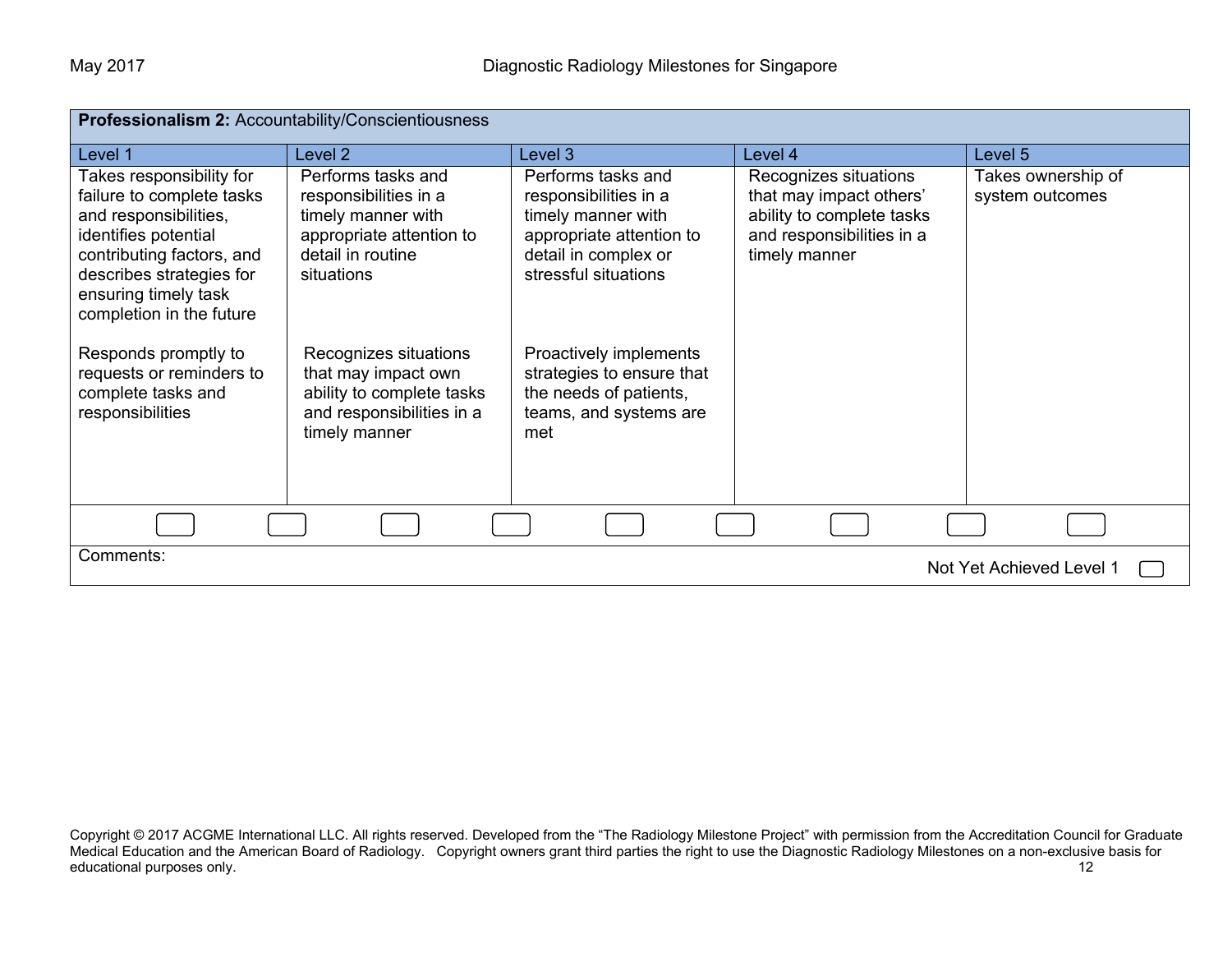| <b>Professionalism 3: Self-Awareness and Help-Seeking</b>                           |                                                                                  |                                                                                                                      |                                                                                                                                                                                                          |                                                                                                                                 |
|-------------------------------------------------------------------------------------|----------------------------------------------------------------------------------|----------------------------------------------------------------------------------------------------------------------|----------------------------------------------------------------------------------------------------------------------------------------------------------------------------------------------------------|---------------------------------------------------------------------------------------------------------------------------------|
| Level 1                                                                             | Level 2                                                                          | Level 3                                                                                                              | Level 4                                                                                                                                                                                                  | Level 5                                                                                                                         |
| Recognizes status of<br>personal and<br>professional well-being,<br>with assistance | Independently<br>recognizes status of<br>personal and<br>professional well-being | With assistance,<br>proposes a plan to<br>optimize personal and<br>professional well-being                           | Independently develops a<br>plan to optimize personal<br>and professional well being<br>Independently develops a<br>plan to remediate or<br>improve limits in the<br>knowledge/skills of self or<br>team | Coaches others when<br>emotional responses or<br>limitations in<br>knowledge/skills do not<br>meet professional<br>expectations |
| Recognizes limits in the<br>knowledge/skills of self<br>or team, with assistance    | Independently<br>recognizes limits in the<br>knowledge/skills of self<br>or team | With assistance,<br>proposes a plan to<br>remediate or improve<br>limits in the knowledge/<br>skills of self or team |                                                                                                                                                                                                          |                                                                                                                                 |
|                                                                                     | Demonstrates<br>appropriate help-seeking<br>behaviors                            |                                                                                                                      |                                                                                                                                                                                                          |                                                                                                                                 |
|                                                                                     |                                                                                  |                                                                                                                      |                                                                                                                                                                                                          |                                                                                                                                 |
| Comments:<br>Not Yet Achieved Level 1                                               |                                                                                  |                                                                                                                      |                                                                                                                                                                                                          |                                                                                                                                 |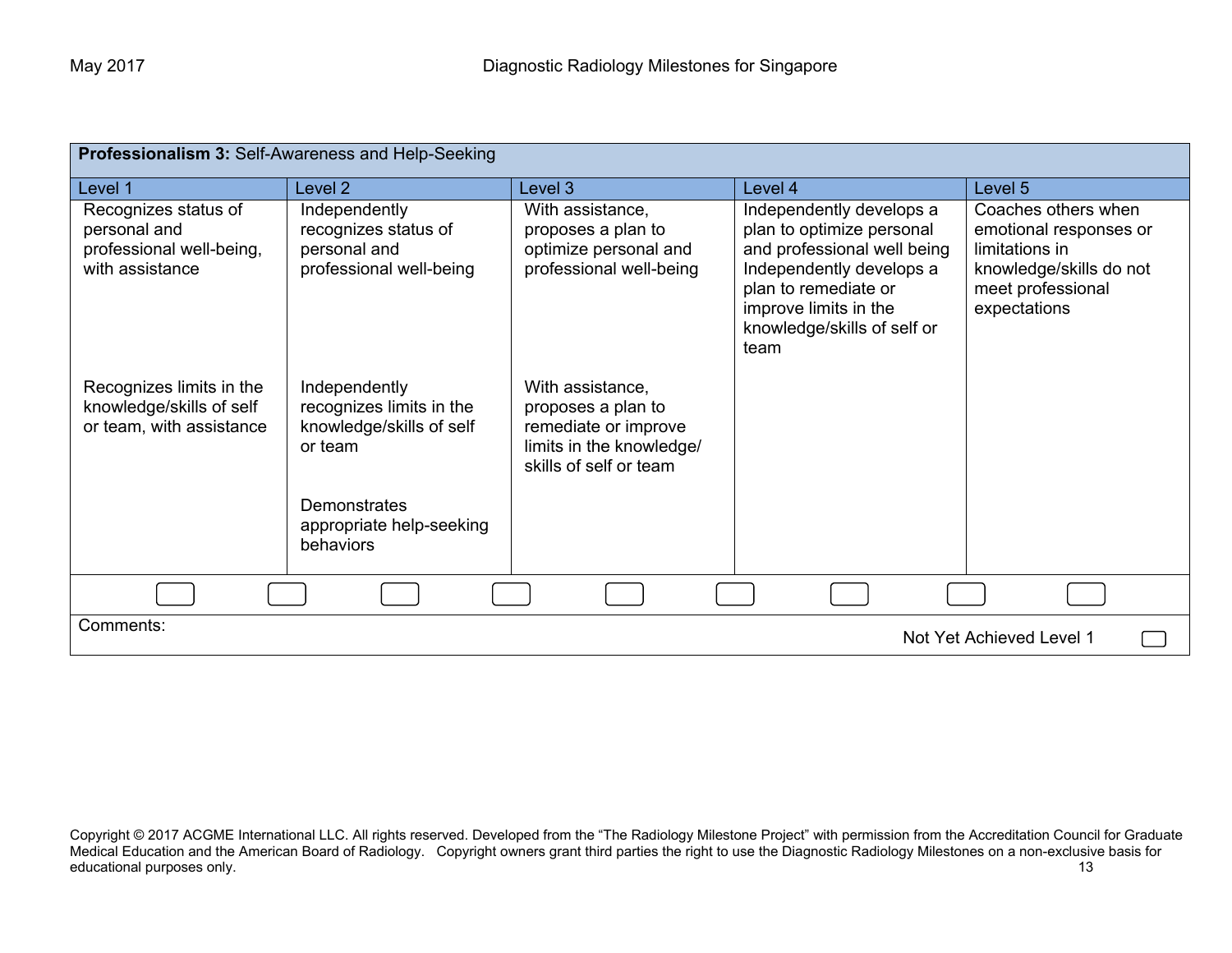| Interpersonal and Communication Skills 1: Patient- and Family-Centered Communication                                                                                                       |                                                                                                                                                                                                                  |                                                                                                                                                                                                   |                                                                                                                                                                             |                                                                                                                                                                              |
|--------------------------------------------------------------------------------------------------------------------------------------------------------------------------------------------|------------------------------------------------------------------------------------------------------------------------------------------------------------------------------------------------------------------|---------------------------------------------------------------------------------------------------------------------------------------------------------------------------------------------------|-----------------------------------------------------------------------------------------------------------------------------------------------------------------------------|------------------------------------------------------------------------------------------------------------------------------------------------------------------------------|
| Level 1                                                                                                                                                                                    | Level <sub>2</sub>                                                                                                                                                                                               | Level 3                                                                                                                                                                                           | Level 4                                                                                                                                                                     | Level 5                                                                                                                                                                      |
| Uses language and<br>nonverbal behavior to<br>demonstrate respect and<br>establish rapport                                                                                                 | Establishes a therapeutic<br>relationship in<br>straightforward<br>encounters using active<br>listening and clear<br>language                                                                                    | Establishes a therapeutic<br>relationship<br>in challenging patient<br>encounters                                                                                                                 | Easily establishes<br>therapeutic relationships,<br>with attention to<br>patient/family concerns<br>and context, regardless of<br>complexity                                | Mentors others in situational<br>awareness and critical self-<br>reflection to consistently<br>develop positive, effective<br>and compassionate<br>therapeutic relationships |
| Identifies common barriers to<br>effective communication<br>(e.g., language, disability)<br>while accurately<br>communicating own role<br>within the health care system                    | Identifies complex barriers<br>to effective<br>communication (e.g.,<br>health literacy, cultural)                                                                                                                | When prompted, reflects<br>on personal biases while<br>attempting to minimize<br>communication barriers                                                                                           | Independently recognizes<br>personal biases while<br>attempting to proactively<br>minimize communication<br>barriers                                                        | Role models self-<br>awareness practice while<br>identifying teaching a<br>contextual approach to<br>minimize communication<br>barriers                                      |
| Identifies the need to adjust<br>communication strategies<br>based on assessment of<br>patient/family expectations<br>and understanding of their<br>health status and treatment<br>options | Organizes and initiates<br>communication with<br>patient/family by<br>introducing stakeholders,<br>setting the agenda,<br>clarifying expectations<br>and verifying<br>understanding of the<br>clinical situation | With guidance, sensitively<br>and compassionately<br>delivers medical<br>information, elicits<br>patient/family values, goals<br>and preferences, and<br>acknowledges uncertainty<br>and conflict | Independently, uses<br>shared decision making to<br>align patient/family<br>values, goals, and<br>preferences with<br>treatment options to make<br>a personalized care plan | Role models shared<br>decision making in<br>patient/family<br>communication, including<br>those with a high degree of<br>uncertainty/conflict                                |
|                                                                                                                                                                                            |                                                                                                                                                                                                                  |                                                                                                                                                                                                   |                                                                                                                                                                             |                                                                                                                                                                              |
| Comments:<br>Not Yet Achieved Level 1                                                                                                                                                      |                                                                                                                                                                                                                  |                                                                                                                                                                                                   |                                                                                                                                                                             |                                                                                                                                                                              |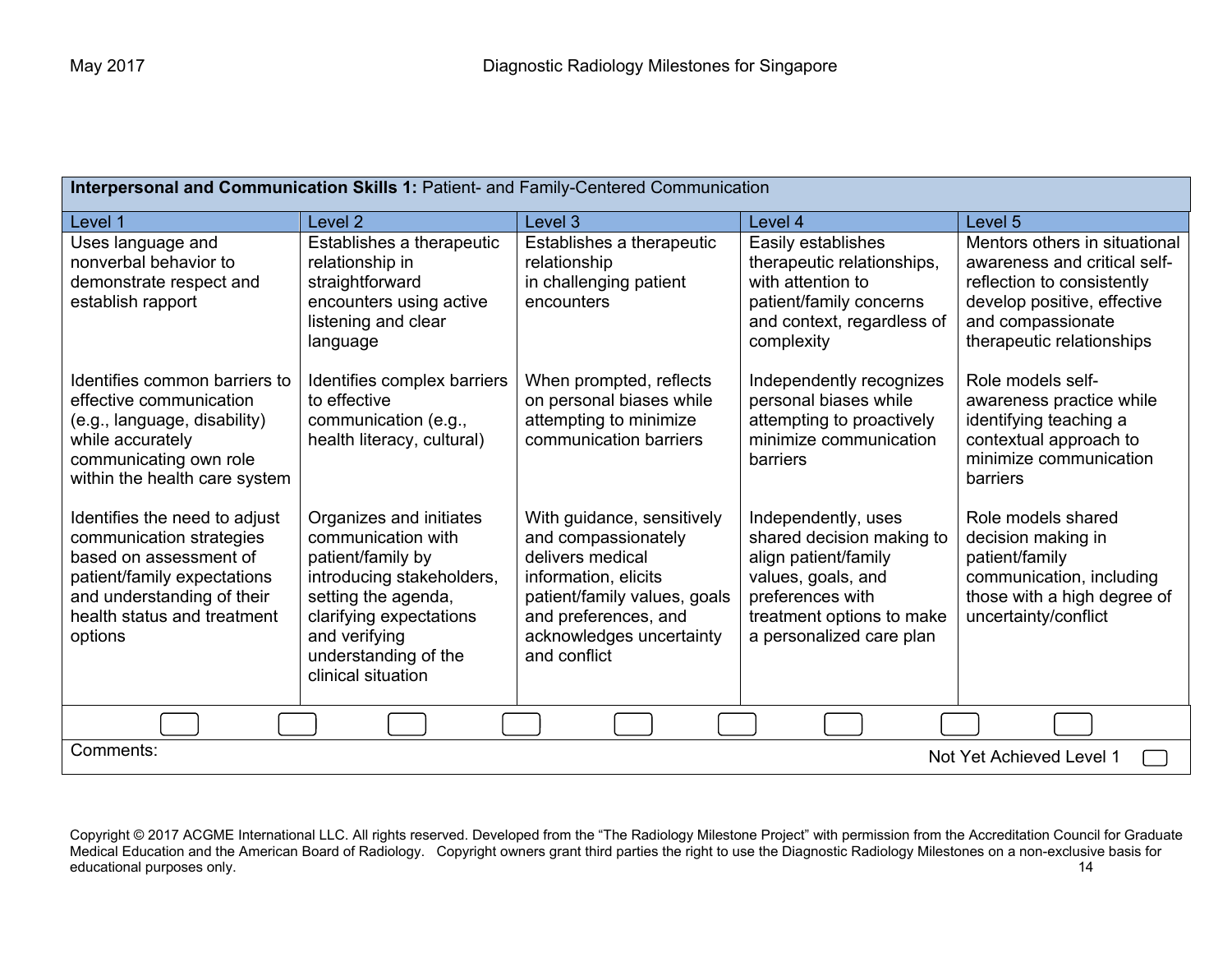| Interpersonal and Communication Skills 2: Interprofessional and Team Communication |                                                                                 |                                                                            |                                                                                                  |                                                                                                                         |
|------------------------------------------------------------------------------------|---------------------------------------------------------------------------------|----------------------------------------------------------------------------|--------------------------------------------------------------------------------------------------|-------------------------------------------------------------------------------------------------------------------------|
| Level 1                                                                            | Level <sub>2</sub>                                                              | Level 3                                                                    | Level 4                                                                                          | Level <sub>5</sub>                                                                                                      |
| Respectfully requests a                                                            | Clearly and concisely                                                           | Checks own                                                                 | Coordinates                                                                                      | Role models flexible                                                                                                    |
| consultation                                                                       | requests a consultation                                                         | understanding of<br>consultant<br>recommendations                          | recommendations from<br>different members of the<br>health care team to<br>optimize patient care | communication strategies<br>that value input from all<br>health care team<br>members, resolving<br>conflict when needed |
| Respectfully receives a<br>consultation request                                    | Clearly and concisely<br>responds to a consultation<br>request                  | Checks understanding of<br>recommendations when<br>providing consultation  | Communicates feedback<br>and constructive criticism to<br>superiors                              | Facilitates regular health<br>care team-based feedback<br>in complex situations                                         |
| Uses language that<br>values all members of<br>the healthcare team                 | Communicates<br>information effectively<br>with all health care team<br>members | Uses active listening to<br>adapt communication<br>style to fit team needs |                                                                                                  |                                                                                                                         |
|                                                                                    | Solicits feedback on<br>performance as a member<br>of the health care team      | Communicates concerns<br>and provides feedback to<br>peers and learners    |                                                                                                  |                                                                                                                         |
|                                                                                    |                                                                                 |                                                                            |                                                                                                  |                                                                                                                         |
| Comments:<br>Not Yet Achieved Level 1                                              |                                                                                 |                                                                            |                                                                                                  |                                                                                                                         |